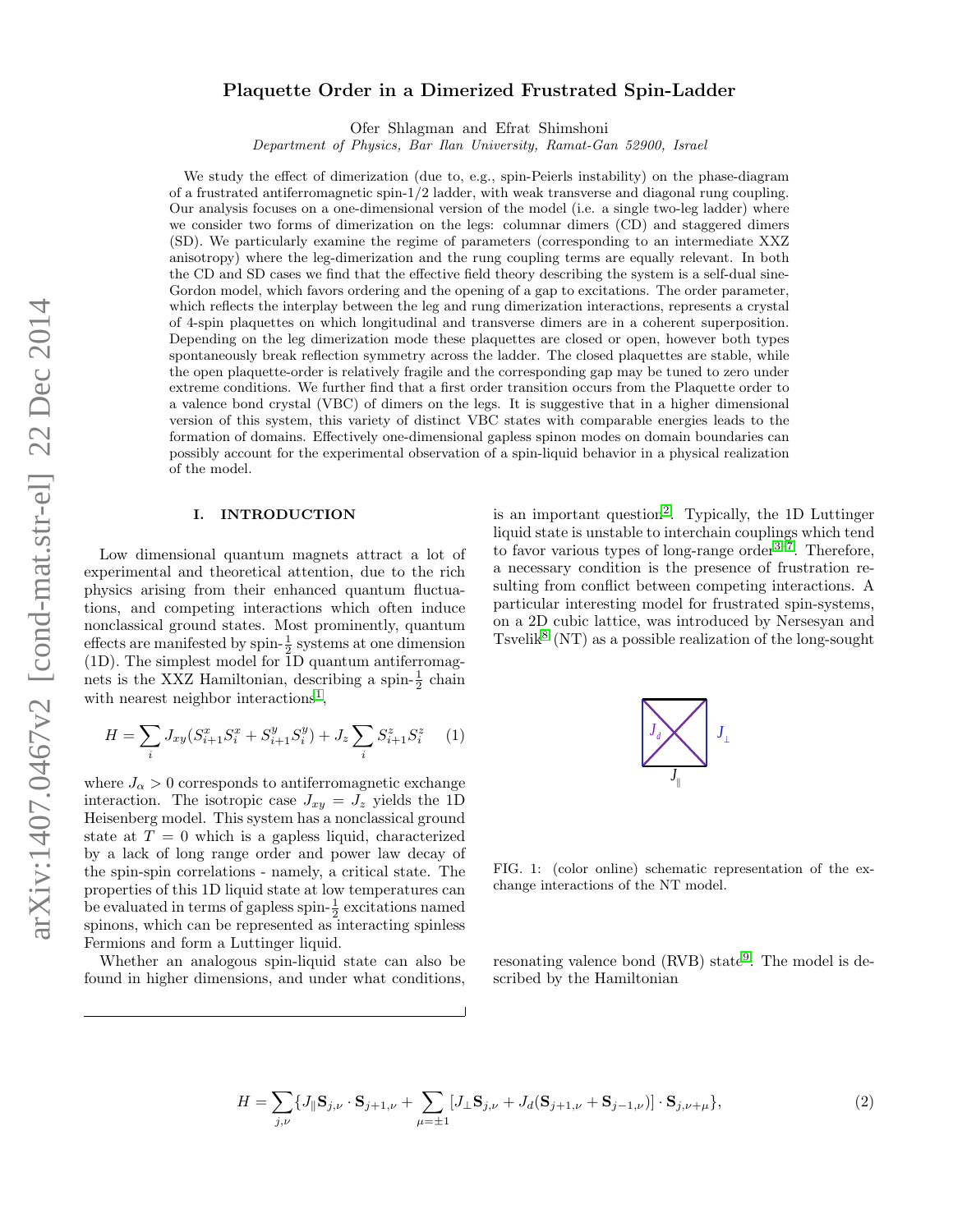where  $\nu$  enumerates chains and j is the site number,  $J_{\parallel}$  is the intrachain exchange constant which couples neighboring spins on the same chain, and  $J_{\perp}$ ,  $J_d$  are the transverse and diagonal interchain exchange constants respectively. The interactions of this model are presented in Fig. [1.](#page-0-0) The competition between exchange interactions on each triangle prevents antiferromagnetic ordering. The model is particularly interesting for the maximally frustrated special ratio  $J_{\perp}/J_d = 2$ , which corresponds to a critical point between two phases of valence bond crystal  $(VBC)^{10}$  $(VBC)^{10}$  $(VBC)^{10}$ ; i.e. a state where pairs of spins form singlets (valence bonds) which are localized, thus forming an ordered crystal. In the anisotropic limit  $(J_{\parallel} \gg J_{\perp} = 2J_d)$ of weakly coupled chains, the ground state at this critical point was first argued to be an RVB state  $8,11$  $8,11$ : a state where valence bonds undergo quantum fluctuations. The ground state is then a superposition of different partitionings of spins into valence bonds with no preference for any specific valence bond. However, since then it was argued that the ground state could still be a  $VBC^{12-14}$  $VBC^{12-14}$  $VBC^{12-14}$ .

Recently, an experimental group has measured the thermodynamic properties of the material  $(NO)[Cu(NO<sub>3</sub>)<sub>3</sub>]$   $(NOCuNO)<sup>15</sup>$  $(NOCuNO)<sup>15</sup>$  $(NOCuNO)<sup>15</sup>$ , which appears to be a good realization of the NT model in the weak coupling regime ( $J_{\perp} \ll J_{\parallel}$ ). NOCuNO has the unique feature that due to the symmetry of the crystal structure its exchange interactions obey the special ratio  $J_{\perp} = 2J_d$ . Hence, it provides a suggestive realization of the model exactly in the quantum critical point predicted in Refs. [\[8](#page-12-4)[,12\]](#page-12-8). The contribution to the specific heat from magnetic excitations was fitted with an empirical formula which includes a term linear in  $T$ , characteristic to gapless spinons. Susceptibility and ESR measurements gave no indication for long range order throughout the whole measured temperature range, but indicate a considerable reduction compared to a standard spin-chain system at low T. The experimental data appear to indicate the existance of a spin-liquid component, that constitutes a fraction of the degrees of freedom in the system.

A more recent study of NOCuNO by Raman scattering<sup>[16](#page-12-11)</sup> indicated that a dynamical interplay between spin and lattice degrees of freedom exists in this material which might lead to novel phases. Moreover, the Debye temperature in NOCuNO is of the same order of magnitude as the spin exchange interactions. It is known that when these two energy scales are comparable, the spin-lattice coupling is enhanced<sup>[17,](#page-12-12)[18](#page-12-13)</sup>. These observations motivate the study of the effect of spin-lattice coupling, which was not considered in earlier theoretical studies of the NT model.

One of the prominent consequences of spin-phonon coupling is the emergence of spin-Peierls (SP) instability. This effect occurs when the exchange couplings are modulated due to distortions in the distance between neighboring atoms, yielding an alternation of strong and weak bonds. The SP instability tends to dimerize the spinchain, therefore it can destroy the gapless liquid state

and form a VBC of longitudinal dimers<sup>[20](#page-12-14)[,21](#page-12-15)</sup>. Away from the critical point of Ref. [\[8\]](#page-12-4),  $(J_{\perp} = 2J_d)$ , a competition arises between the SP instability (which tends to create longitudinal dimers) and the transverse exchange coupling (which tends to create transverse dimers). This competition may lead to a phase transition between different types of dimer crystals, or induce a new phase.

In one of the earlier theory works on the NT model<sup>[12](#page-12-8)</sup>, Starykh and Balents considered a dimer-dimer interaction term which may be generated by higher-order interchain interactions, and studied the influence of this interaction term via a renormalization-group (RG) approach. They showed that various ordered nonmagnetic phases (i.e. with zero magnetization) can form even in the absence of an explicit dimerization term. The possible phases are two types of VBC, of staggered and columnar longitudinal singlets, in addition to the rung singlets and rung triplets (Haldane  $phase^{19}$  $phase^{19}$  $phase^{19}$ ) VBC states predicted by NT. Later numerical studies [\[13\]](#page-12-17) confirmed the emergence of such phases for sufficiently strong interchain interactions. This suggests an additional mechanism for dimerization besides interaction with phonons.

A number of theoretical studies have also considered the effect of an explicit dimerization term on the Heisenberg spin-ladder without frustrating (diagonal)  $interactions<sup>20–26</sup>$  $interactions<sup>20–26</sup>$  $interactions<sup>20–26</sup>$  $interactions<sup>20–26</sup>$ . Interestingly, these works found that although a dimerization term opens a gap when added to a gapless spin-chain, adding such a term to a gapped spin ladder can lead to a gapless phase for suitably tuned dimerization and exchange couplings. It should be noted that the possible phases crucially depend on the relative configuration of dimers on different legs of the ladder. Specifically in a two-leg ladder, there are two distinct configurations which differ by the relative sign of the dimerization on the two chains, and are dubbed columnar dimers (CD) and staggered dimers (SD) [see Fig. [2\]](#page-2-0). The above mentioned works primarily examined the SD case in spin-1/2 Heisenberg ladders, which have been found<sup>[23,](#page-12-19)[24](#page-12-20)</sup> to support massless spin excitations for sufficiently strong rung coupling. More recent studies considered the CD configuration along with the previously stud-ied SD dimerization<sup>[27](#page-12-21)[–29](#page-12-22)</sup>, finding that the ground state of the CD state is lower in energy and is always gapped.

In this paper, motivated by the experimental study of Ref. [\[16\]](#page-12-11), we examine the effect of leg-dimerization perturbations on the low-energy physics of an anisotropic generalization of the NT model. For this purpose we consider a two-leg ladder version of the NT model where we introduce dimerization terms on the legs as well as XXZ anisotropy of all exchange couplings  $J_{\parallel}, J_{\perp}, J_d$ . In distinction from the earlier studies<sup>[20](#page-12-14)[–29](#page-12-22)</sup> which consider the  $SU(2)$ -symmetric Heisenberg limit, we particularly focus on the case of an intermediate XXZ anisotropy  $(J_{\parallel}^z/J_{\parallel} \sim 0.6)$ , where the rung and leg dimerization terms have an approximately equal scaling dimension, and hence strongly compete. We consider both dimerization patterns (CD and SD) depicted in Fig. [2:](#page-2-0) assuming the dimerization to originate from a SP instabil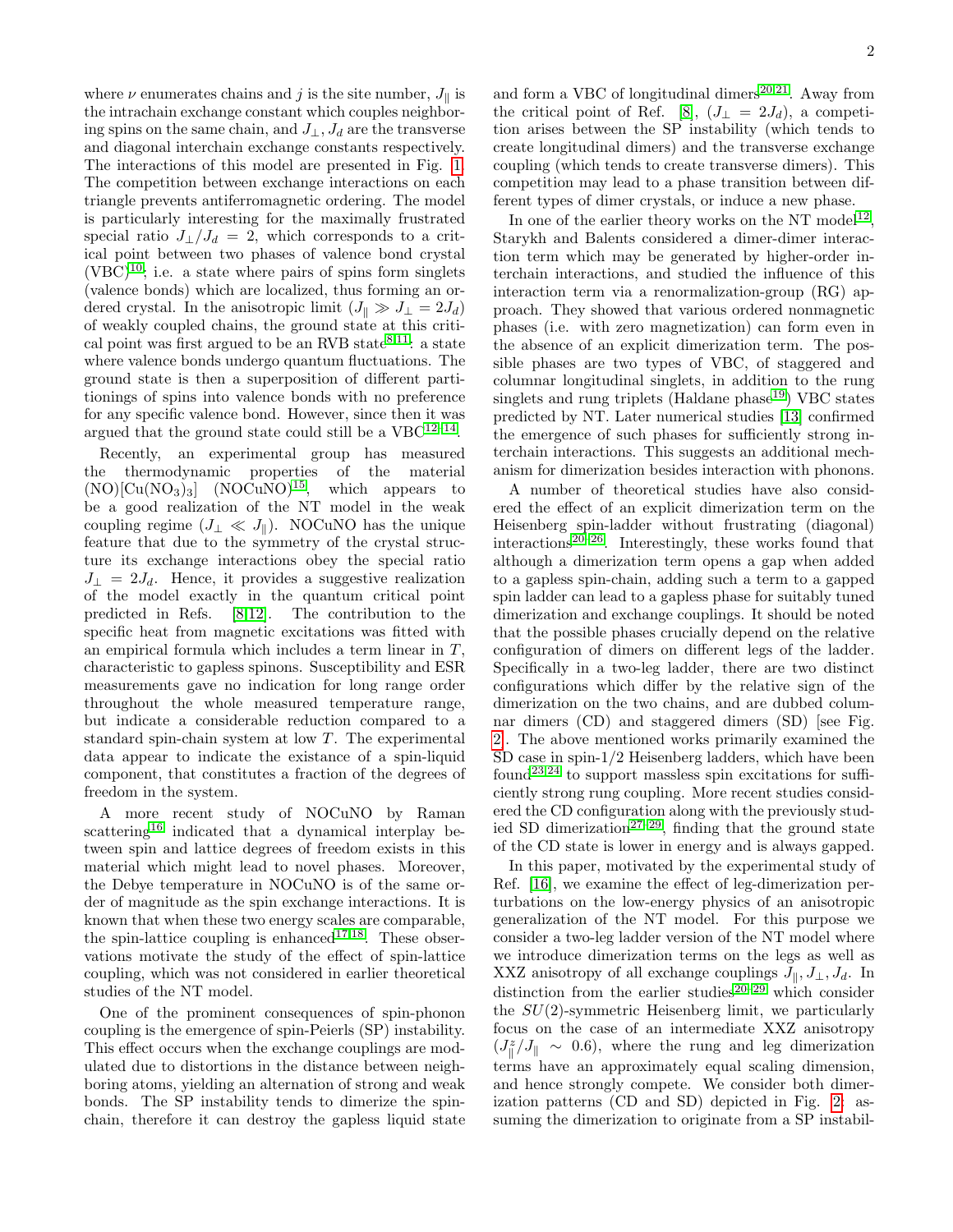ity, the choice between them is dictated by the lattice deformation associated with the coupling to a certain phonon mode. Considering all the interactions (perpendicular, diagonal and leg dimerization) in a Bosonization description, we map the model onto an effective self dual sine-Gordon model which we show is equivalent to a spinchain in a staggered and tilted magnetic field. Our main result is that the effect of the leg dimerization on the NT model may lead to a "Plaquette-ordered" state: a crystal of 4-spins plaquettes where on each plaquette there is a coherent superposition of longitudinal and transverse dimers, in a configuration which breaks reflection symmetry across the ladder. There are two types of plaquette ground states corresponding to the two types of dimerized patterns CD and SD. Generically, in both cases the ground state is gapped. The tuning of parameters [the dimerization  $\delta J_{\parallel}$ , the inter-leg coupling  $(J_{\perp} - 2J_d)$  and the anisotropies  $J^z_{\alpha}/J^{xy}_{\alpha}$  leads to a smooth interpolation between longitudinal and transverse VBC (each being recovered in the appropriate limit case), without a second order phase transition. Similarly to Chitov et. al. (Ref. [\[28\]](#page-12-23)), we find that the gap is larger in the CD case, hence the plaquette order in this case is more stable. Moreover, for the SD case (Fig. [2\(](#page-2-0)b)), a 1D gapless (critical) state can apparently be recovered under extreme conditions: strong anisotropy of  $J_{\perp}$ ,  $J_d$ , and rung exchange of the order of magnitude of the leg exchange. However, the closing of a gap in the Plaquette-ordered state is always preempted by a first order transition to the original VBC of leg-dimers.

The paper is organized as follows: in Sec. [II](#page-2-1) we derive the low-energy model for the spin system in terms of Bosonic fields. In Sec. [III](#page-5-0) we analyze the model and demonstrate the emergence of the Plaquette-order (subsection [IIIA](#page-5-0)) and the phase transition to the VBC state



<span id="page-2-0"></span>FIG. 2: (color online) Two possible ordering of valence bonds on two noninteracting chains: (a) columnar dimers (CD), (b) staggered dimers (SD). Thick red lines represent dimers on the stronger bonds.

(subsection [IIIB](#page-5-0)). Technical details of the Fermionization method and of the calculations of dimer correlation functions are discussed in Appendices A and B, respectively. Finally, in Sec. [IV,](#page-9-0) we summarize the results and discuss their possible relevance to the behavior of the 2D realizations of the frustrated coupled chains model.

# <span id="page-2-1"></span>II. THE MODEL

We consider a two-leg XXZ ladder version of the NT model  $(Eq. (2))$  $(Eq. (2))$  $(Eq. (2))$ 

$$
H_{ladder} = \sum_{j} \left\{ \sum_{\nu=1,2} \left\{ \frac{J_{\parallel}}{2} \left[ S_{j,\nu}^{+} S_{j+1,\nu}^{-} + H.c \right] + J_{\parallel}^{z} S_{j,\nu}^{z} S_{j+1,\nu}^{z} \right\} + \frac{J_{\perp}}{2} \left[ S_{j,1}^{+} S_{j,2}^{-} + H.c \right] + J_{\perp}^{z} S_{j,1}^{z} S_{j,2}^{z} + \frac{J_{d}}{2} \left[ S_{j,1}^{+} (S_{j+1,2}^{-} + S_{j-1,2}^{-}) + H.c \right] + J_{d}^{z} S_{j,1}^{z} (S_{j+1,2}^{z} + S_{j-1,2}^{z}) \right\},
$$
\n(3)

with strong intrachain coupling  $(J_{\parallel} \gg J_{\perp}, J_d)$  and where all exchange couplings are positive. We then introduce a dimerization term along the legs of the ladder (e.g. due to spin-Peierls instability), described by a contribution to the Hamiltonian of the form

$$
H_P^{\sigma} = \frac{\delta J_{\parallel}^{xy}}{2} \sum_j (-)^j [S_{j,1}^+ S_{j+1,1}^- + \sigma S_{j,2}^+ S_{j+1,2}^- + H.c] +
$$
  

$$
\delta J_{\parallel}^z \sum_j (-)^j [S_{j,1}^z S_{j+1,1}^z + \sigma S_{j,2}^z S_{j+1,2}^z].
$$
 (4)

This term describes a static deformation of the exchange constants along the legs. In the absence of transverse coupling between the chains 1 and 2, the ground state of each chain is a product of singlets on the strong bonds (i.e., a one-dimensional VBC), with a gap of the order of  $\delta J_{\parallel}$  between the singlet ground state and the lowest triplet excitation. The parameter  $\sigma = \pm$  is the relative sign of the dimerization on the two chains. The leg dimerization term is relevant as long as we are away from the ferromagnetic transition point, therefore, in our case, it is strongly relevant and tends to open a gap on each chain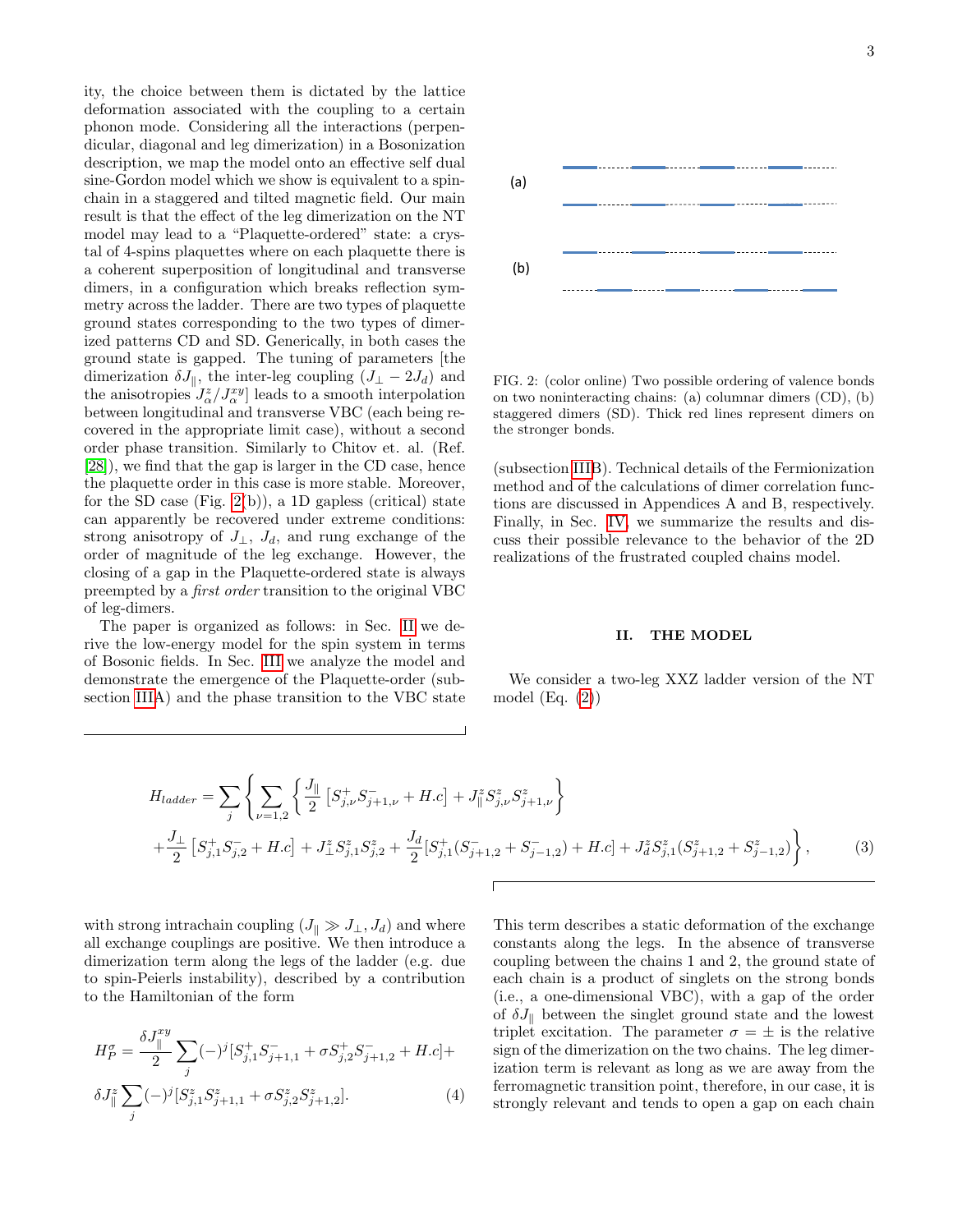independently. As a result, in the case of two uncoupled chains there are two possible patterns in which a VBC can form on the chains, depending on  $\sigma$ :  $\sigma$  = + yields a columnar dimers state (CD) and  $\sigma = -$  a staggered dimers state (SD), as shown in Fig. [2.](#page-2-0)

To derive the low-energy model of the system, we first use the Jordan-Wigner transformation which maps the spin operators into Fermion fields. In the absence of magnetic field the Fermi energy is at the middle of the band, and the Fermion operators can be expressed in terms of Bosonic ones related to the Fermion density fluctuations:

$$
\psi_{R/L,\nu} = \frac{1}{\sqrt{2\pi a}} e^{-i(\pm \phi_{\nu} - \theta_{\nu})},\tag{5}
$$

where  $R, L$  stands for right and left moving Fermions, respectively, a is the lattice constant and  $\nu = 1, 2$  is the leg index. This procedure can be shortly summarized by the following spin to Boson transformation

$$
S_{\nu}^{+}(x) = \frac{e^{-i\theta_{\nu}(x)}}{\sqrt{2\pi a}} [(-)^{x} + \cos(2\phi_{\nu}(x))] ,
$$
  

$$
S_{\nu}^{z}(x) = -\frac{1}{\pi} \partial_{x} \phi_{\nu}(x) + \frac{(-)^{x}}{\pi a} \cos(2\phi_{\nu}(x)) .
$$
 (6)

We now Bosonize the Hamiltonian  $H = H_{ladder} + H_p^{\sigma}$ , starting from

$$
H_{ladder} = \int dx \sum_{\nu=1,2} \frac{u}{2\pi} \left[ \frac{1}{K} (\partial_x \phi_\nu)^2 + K (\partial_x \theta_\nu)^2 \right]
$$
  
+ 
$$
\int dx \left[ \frac{g}{(2\pi a)^2} \cos(\theta_1 - \theta_2) + \frac{g^2}{(2\pi a)^2} \cos[2(\phi_1 - \phi_2)] \right]
$$
  
+ 
$$
\frac{g^2}{(2\pi a)^2} \cos[2(\phi_1 + \phi_2)] + (J_{\perp}^z + 2J_d^z) a \int dx \frac{\partial_x \phi_1 \partial_x \phi_2}{\pi^2},
$$
  

$$
g \equiv \frac{2\pi a (J_{\perp} - 2J_d)}{(2\pi a)^2}, \ g^z \equiv \frac{2\pi a (J_{\perp}^z - 2J_d^z)}{(2\pi a)^2}. \tag{7}
$$

Here  $u$  and  $K$  are the Luttinger parameters of each chain on its own and are given by  $32$ 

$$
u = \frac{J_{\parallel}}{2} \cdot \frac{\sqrt{1 - (J_{\parallel}^{z}/J_{\parallel})^2}}{1 + \frac{1}{\pi} \arccos(-J_{\parallel}^{z}/J_{\parallel})},
$$

$$
K = \frac{\pi}{2 \arccos(-J_{\parallel}^{z}/J_{\parallel})}.
$$
(8)

Note that the frustrating interactions  $J_d$  and  $J_d^z$  enable the tuning of g and  $g^z$  independently of each other, and make them relatively small. This consequence of the frustration is important for our discussion since different phases may appear as a function of the ratio  $g/g^z$ .

Eq. [\(7\)](#page-3-0) can be written more conveniently in terms of independent symmetric and antisymmetric modes $30-32$  $30-32$ 

<span id="page-3-1"></span>
$$
\phi_{s/a} = \frac{\phi_1 \pm \phi_2}{\sqrt{2}}, \quad \theta_{s/a} = \frac{\theta_1 \pm \theta_2}{\sqrt{2}}.
$$
 (9)

<span id="page-3-5"></span>Then,  $H_{ladder}$  assumes the form

$$
H_{ladder} = \int dx \left\{ \sum_{\mu=a,s} \frac{u_{\mu}}{2\pi} \left[ \frac{1}{K_{\mu}} (\partial_x \phi_{\mu})^2 + K_{\mu} (\partial_x \theta_{\mu})^2 \right] + g \cos(\sqrt{2}\theta_a) + g^z \cos(\sqrt{8}\phi_a) + g^z \cos(\sqrt{8}\phi_s) \right\}
$$
(10)

where for  $J_{\perp}, J_d \ll J_{\parallel}$ 

<span id="page-3-3"></span>
$$
K_{a,s} \cong K\left[1 \pm \gamma\right],
$$
  
\n
$$
u_{a,s} \cong u\left[1 \mp \gamma\right],
$$
  
\n
$$
\gamma \equiv \frac{K(J_{\perp}^z + 2J_d^z)a}{2\pi u}.
$$
\n(11)

In ladders with antiferromagnetic legs where the XXZ anisotropy is anywhere in the range between the Heisenberg and XX limits (such that  $1/2 \leq K \leq 1$ ), both sectors s and a are gapped. The nature of the resulting phase depends on the sign of  $g, g^z$ : negative sign (i.e. effectively ferromagnetic rung coupling) yields the Haldane phase, while positive sign (effectively antiferromagnetic rung coupling) yields a crystal of rung singlets $30-32$  $30-32$ .

<span id="page-3-0"></span>Bosonization of  $H_P^{\sigma}$  (see, e.g., Ref. [\[32\]](#page-12-24) for a detailed derivation) yields a term more conveniently written in terms of the original fields  $\phi_1$ ,  $\phi_2$ :

<span id="page-3-2"></span>
$$
H_P^{\sigma} \sim g_P \int dx [\sin(2\phi_1) + \sigma \sin(2\phi_2)],
$$
  
\n
$$
g_P \equiv \frac{\delta J_{\parallel}}{\pi a}.
$$
\n(12)

<span id="page-3-4"></span>Then, substituting Eq. [\(9\)](#page-3-1) into Eq. [\(12\)](#page-3-2), recasts  $H^{\sigma}_{P}$  as a coupling term between the a and s sectors. The resulting full Hamiltonian is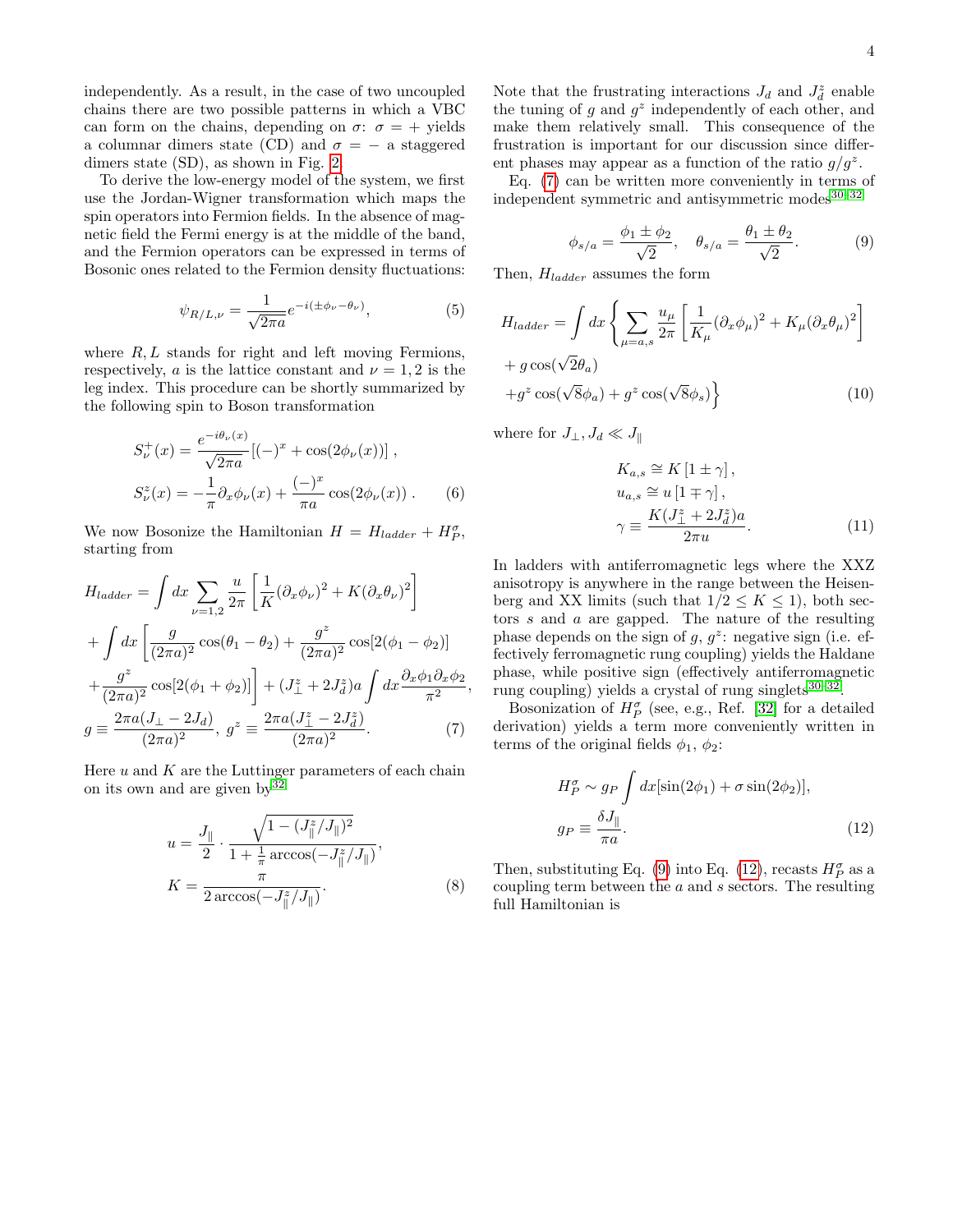$$
H = H_{ladder} + H_P^{\sigma} = H_a + H_s + H_{as}^{\sigma},
$$
  
\n
$$
H_a = \frac{u_a}{2\pi} \int dx \left[ \frac{1}{K_a} (\partial_x \phi_a)^2 + K_a (\partial_x \theta_a)^2 \right] + g \int dx \cos(\sqrt{2}\theta_a) + g^z \int dx \cos(\sqrt{8}\phi_a),
$$
  
\n
$$
H_s = \frac{u_s}{2\pi} \int dx \left[ \frac{1}{K_s} (\partial_x \phi_s)^2 + K_s (\partial_x \theta_s)^2 \right] + g^z \int dx \cos(\sqrt{8}\phi_s),
$$
  
\n
$$
H_{as}^{\sigma} = g_P \int dx [\sin[\sqrt{2}(\phi_s + \phi_a)] + \sigma \sin[\sqrt{2}(\phi_s - \phi_a)]].
$$
\n(13)

Note that at the critical point of the NT model, which for anisotropic rung coupling requires both  $J_{\perp} = 2J_d$ and  $J_{\perp}^{z} = 2J_{d}^{z}$ , the coefficients g,  $g^{z}$  in Eq. [\(13\)](#page-4-0) vanish. However, away from the critical point we must consider the competition between all the cosine terms appearing. The relevance of the terms is determined by the scaling dimensions. Let us denote by  $d_{a/s}^z$  the scaling dimensions of the terms  $g^z \cos(\sqrt{8}\phi_{a/s})$  respectively in the  $a/s$  sector, d of the term with coefficient g, and  $d<sub>P</sub>$  the scaling dimension of the term with coefficient  $q_P$ . Employing a perturbative RG, these scaling dimensions are given by

$$
d = \frac{1}{2K_a}, \ d_a^z = 2K_a, \ d_P = \frac{1}{2}(K_a + K_s), \ d_s^z = 2K_s.
$$
\n<sup>(14)</sup>

Since  $\gamma$  (Eq. [\(11\)](#page-3-3)) is positive,  $d_s^z < d_a^z$ . Therefore since  $\gamma$  (Eq. (11)) is positive,  $a_s^2 < a_a^2$ . Therefore  $g^2 \cos(\sqrt{8\phi_a})$  is always the least relevant term, and will be neglected henceforth. Comparing  $d_P$  and  $d_s^z$  we find that for weak rung coupling ( $\gamma$  < 1/2), the  $g_P$  term is also that for weak rung coupling ( $\gamma < 1/2$ ), the  $g_P$  term is also<br>more relevant than the  $g^z \cos(\sqrt{8}\phi_s)$  term. This analysis of the scaling dimensions leads to the conclusion that for weak rung coupling the dominant terms which govern the low energy description are the  $q$  and  $q_P$  terms, which indicate a potential competition between the legdimerization and the rung coupling (which tends to form rung-dimers for  $q > 0$ ). There is a special value of K for which the scaling dimensions of the most relevant terms are equal: from Eqs. [\(11\)](#page-3-3), [\(14\)](#page-4-1) we find  $d = d_P$  for

$$
K^* = \frac{1}{\sqrt{2(1+\gamma)}} \cong \frac{1}{\sqrt{2}}.\tag{15}
$$

For this value of  $K$  (which corresponds to an intermediate anisotropy  $J_{\parallel}^z/J_{\parallel} \approx 0.6$  - see Eq. [\(8\)](#page-3-4)) the competition

<span id="page-4-0"></span>between the leg and rung dimerization terms is maximal. In the remaining paper we therefore focus our attention primarily on the regime of parameters where  $K \sim K^*$ .

We now recall that for arbitrary  $K$  in the regime of interest  $1/2 \leq K < 1$  (i.e.  $0 < J_{\parallel}^z \leq J_{\parallel}$ , and in particular for  $K \sim K^*$ ),  $K_s < 1$ . Hence the term  $g^z \cos(\sqrt{8}\phi_s)$  is also relevant, and tends to lock the value of the symmetric field  $\phi_s$ . This affects the interaction term  $H^{\sigma}_{as}$  which has a different form for SD ( $\sigma = -$ ) and CD ( $\sigma = +$ ) configurations:

$$
H_{as}^{+} = 2g_P \int dx \sin(\sqrt{2}\phi_s) \cos(\sqrt{2}\phi_a),
$$
  

$$
H_{as}^{-} = 2g_P \int dx \cos(\sqrt{2}\phi_s) \sin(\sqrt{2}\phi_a).
$$
 (16)

<span id="page-4-1"></span>In a semiclassical approximation, the  $cos(\sqrt{8}\phi_s)$  term in Eq. [\(13\)](#page-4-0) obtains a finite expectation value which minimizes  $H_s$ . This depends on the sign of  $g^z$ : for  $g^z > 0$ ,

<span id="page-4-2"></span>
$$
\langle \cos(\sqrt{8}\phi_s) \rangle \cong -1 \Rightarrow \sqrt{2} \langle \phi_s \rangle \cong \pi/2 \tag{17}
$$

while for  $g^z$  < 0 (effectively ferromagnetic rung coupling),  $\langle \phi_s \rangle = 0$ . We can therefore replace  $\phi_s$  with its expectation value everywhere it appears in the interaction term  $H_{as}^{\sigma}$ . Noting that a change in sign of  $g^z$  is essentially equivalent to trading the roles of  $\sigma = +$  and  $\sigma = -$ , we hereon confine ourselves to  $g^z > 0$ : our final conclusions on the behavior dictated by the two distinct dimerization patterns will be exchanged in the case  $g^z < 0$ .

For  $\sigma = +$ , in this semi-classical approach we obtain an effective Hamiltonian for the anti-symmetric mode  $\phi_a$ 

$$
H_a^{eff} = \int dx \left\{ \frac{u_a}{2\pi} \left[ \frac{1}{K_a} (\partial_x \phi_a)^2 + K_a (\partial_x \theta_a)^2 \right] + g \cos(\sqrt{2}\theta_a) + 2g_P \cos(\sqrt{2}\phi_a) \right\},\tag{18}
$$

where the last term results from the substitution where the last term results from the substitution<br>  $\sin(\sqrt{2}\phi_s) \cong \sin(\sqrt{2}\langle\phi_s\rangle) = 1$  in  $H_{as}^+$  [Eq.[\(16\)](#page-4-2)].  $H_a^{eff}$ 

<span id="page-4-3"></span>belongs to a class of self dual sine-Gordon models which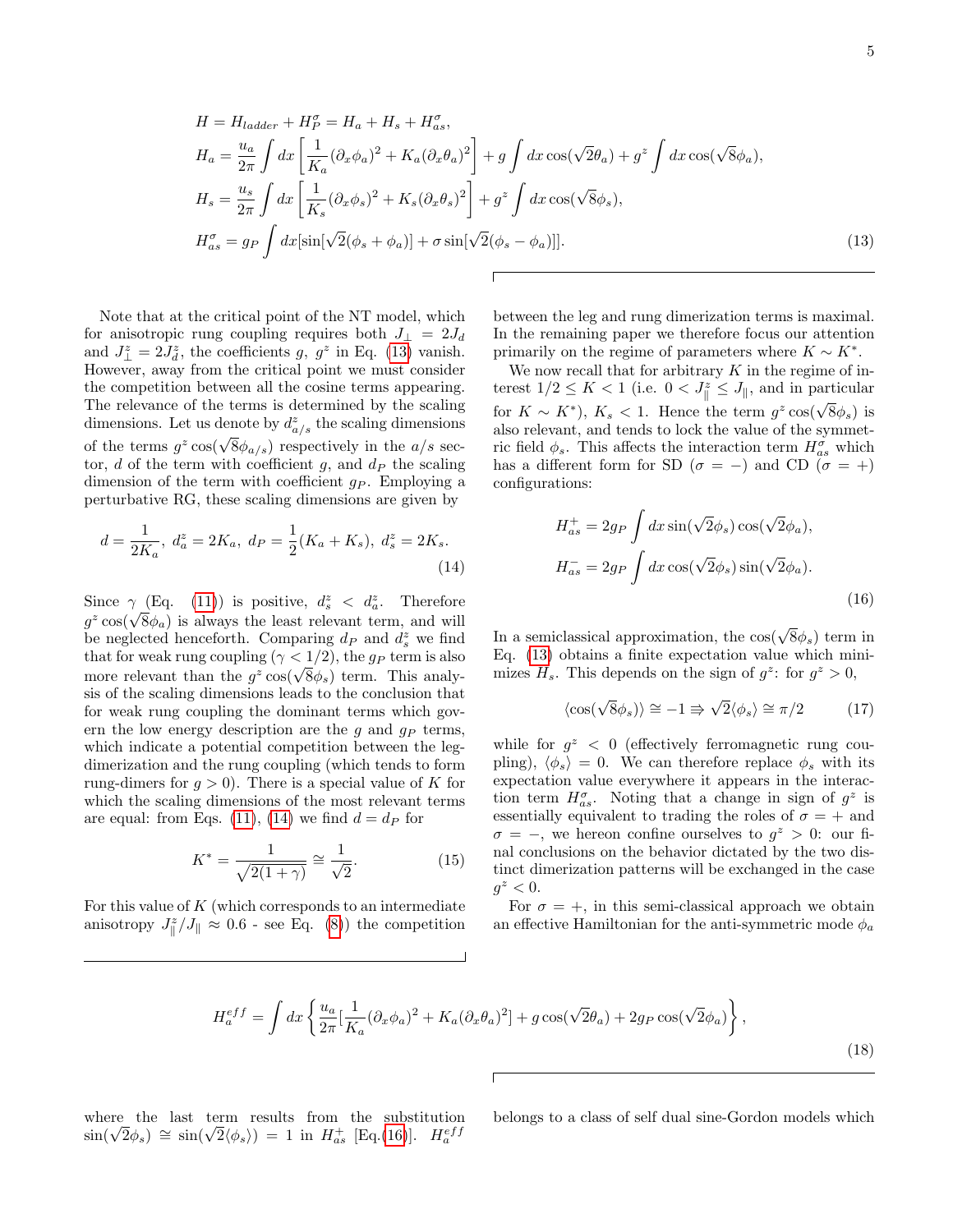have known solutions<sup>[33](#page-12-26)</sup>. This will be analyzed in detail in the next section, and will be shown to yield a gapped, plaquette-ordered ground state. However for  $\sigma = -$ , this naive semiclassical approximation would re- $\sigma = -$ , this naive semiclassical approximation would result in  $H_{as}^- = 0$ , since  $\cos(\sqrt{2}\phi_s) \approx \cos(\sqrt{2}\langle \phi_s \rangle) = 0$ . This would imply that the leg dimerization is completely suppressed, and by tuning  $q$  to zero one recovers a gapless Luttinger liquid state in the antisymmetric sector. Since  $H_P^{\sigma} = H_{as}^{\sigma}$  is strongly relevant, it seems improbable that it can vanish completely from the low energy theory; rather, this is an artefact of the naive assumptheory; rather, this is an artefact of the naive assumption  $\langle \cos(\sqrt{8}\phi_s) \rangle = -1$ . Quantum fluctuations generally induce a finite expectation value which may be different than  $-1$ , in which case  $H_{as}^-$  does not vanish. In the next section we discuss its contribution more carefully.

### <span id="page-5-0"></span>III. PHASE DIAGRAM

In what follows we focus on the properties of the model for  $K \sim K^* \approx 1/\sqrt{2}$ , in which, as noted in the previous section, the terms responsible for the formation of leg and rung singlets are equally relevant. We derive a general theory that accounts for both the SD and CD configurations of the leg dimerization, given in terms of an effective Hamiltonian similar in form to Eq. [\(18\)](#page-4-3). As we show below, this effective model indicates the potential formation of a "Plaquette order" phase.

### A. Emergence of Plaquette Order

As a first step in our analysis of the Hamiltonian Eq.  $(13)$ , we introduce an auxiliary  $Z_2$  order-parameter field  $\hat{\tau}$  which allows to explore the potential for spontaneous breaking of reflection symmetry across the ladder. When this occurs, this field acquires an expectation value  $\tau =$  $\pm 1$ . As we show below, the value of  $\tau$  dictates a broken symmetry ground state where dimerization on one leg of the ladder is stronger than the other. We then define new Bosonic fields via the transformation

<span id="page-5-1"></span>
$$
\phi_{p,\tau} = \phi_s + \tau \phi_a, \ \theta_\tau = \tau \theta_a,
$$
  

$$
\phi_{f,\tau} = \sqrt{2} \phi_s, \ \theta_{f,\tau} = \frac{1}{\sqrt{2}} (\theta_s - \tau \theta_a)
$$
 (19)

which preserve the canonical commutation relations

$$
[\phi_{l,\tau}(x), \theta_{l',\tau}(x')] = i\pi \delta_{ll'} \text{sign}(x - x'). \tag{20}
$$

Note that from Eq. [\(9\)](#page-3-1),  $\phi_{p,\tau}$  and  $\theta_{f,\tau}$  are simply related to the original fields  $\phi_{\nu}$ ,  $\theta_{\nu}$  on the isolated legs  $\nu = 1, 2$ : for  $\tau = +$ ,  $\phi_{p,\tau} = \sqrt{2\phi_1}$  and  $\theta_{f,\tau} = \theta_2$ , and for  $\tau = -$  the roles of 1, 2 are interchanged. Substituting Eq. [\(19\)](#page-5-1) in roles of 1, 2 are interchanged. Substituting Eq. (19) in Eq. [\(13\)](#page-4-0) and removing the least relevant term  $cos(\sqrt{8}\phi_a)$ , we get

$$
H = H_p^{\sigma} + H_f + H_{pf}^{\sigma}
$$
  
\n
$$
H_p^{\sigma} = \frac{u_p}{2\pi} \int dx \left[ \frac{1}{K_p} (\partial_x \phi_{p,\tau})^2 + K_p (\partial_x \theta_{p,\tau})^2 \right] + g \int dx \cos(\sqrt{2}\theta_{p,\tau}) + g_P(\delta_{\tau,-\sigma} + \sigma \delta_{\tau,\sigma}) \int dx \sin(\sqrt{2}\phi_{p,\tau}),
$$
  
\n
$$
H_f = \frac{u_f}{2\pi} \int dx \left[ \frac{1}{K_f} (\partial_x \phi_f)^2 + K_f (\partial_x \theta_f)^2 \right] + g^z \int dx \cos(2\phi_f),
$$
  
\n
$$
H_{pf}^{\sigma} = \int dx \left\{ -\frac{\sqrt{2}u_a}{K_a} \partial_x \phi_f \partial_x \phi_{p,\tau} + 2\sqrt{2}u_s K_s \partial_x \theta_f \partial_x \theta_{p,\tau} + g_P(\delta_{\tau,\sigma} + \sigma \delta_{\tau,-\sigma}) [\sin(2\phi_f) \cos(\sqrt{2}\phi_{p,\tau}) - \cos(2\phi_f) \sin(\sqrt{2}\phi_{p,\tau})] \right\}
$$
\n(21)

(for abbreviation, we removed the index  $\tau$  on the f-sector fields, where it turns out to be of no significance). Here the velocities are given by

and the Luttinger parameters are

<span id="page-5-2"></span>
$$
K_p = \sqrt{\frac{K_a(u_a K_a + u_s K_s)}{u_a}} \cong \sqrt{2}K(1+\gamma),
$$
  

$$
K_f = \sqrt{\frac{4u_s K_s^2 K_a}{u_a K_s + u_s K_a}} \cong \sqrt{2}K,
$$
 (23)

$$
u_p = u_a \sqrt{\frac{u_a K_a + u_s K_s}{u_a K_a}} \cong \sqrt{2}u(1 - \gamma),
$$
  

$$
u_f = \sqrt{u_s K_s \left(\frac{u_a}{K_a} + \frac{u_s}{K_s}\right)} \cong \sqrt{2}u
$$
 (22)

where in the final approximations we neglect terms of order  $\gamma^2$ .

der  $\gamma$ .<br>Next we use the fact that for  $K \cong 1/\sqrt{2}$ 2 such that  $K_f \cong 1$ , the f sector reduces to a model of gapped free Fermions. Employing Eq. [\(5\)](#page-3-5) (with  $\phi_{\nu}, \theta_{\nu}$  replaced by  $\phi_f, \theta_f$ , the cosine term in  $H_f$  can be refermionized to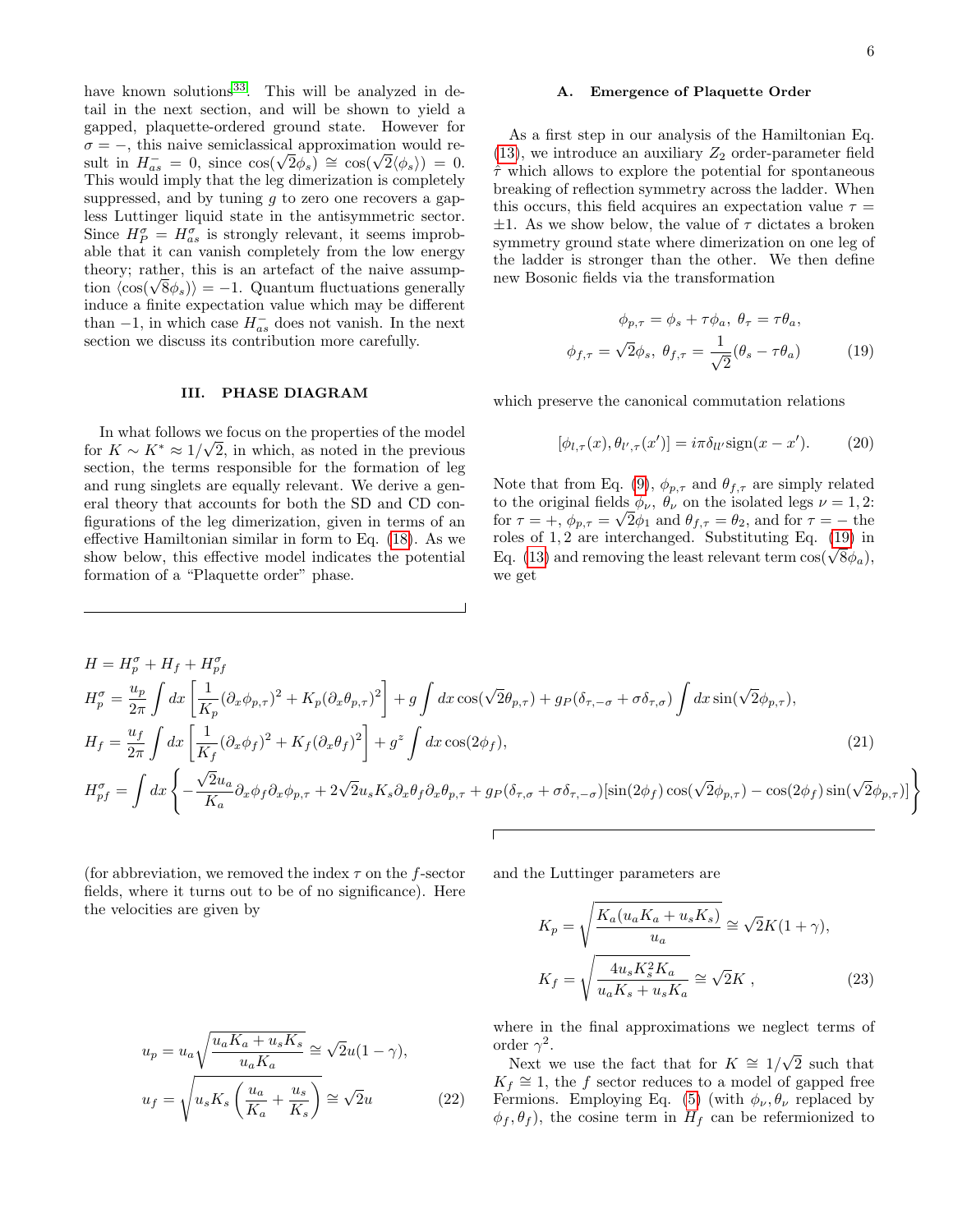give

$$
\cos(2\phi_f) = \pi a(\psi_R^{\dagger}\psi_L + \psi_L^{\dagger}\psi_R). \tag{24}
$$

This term opens a gap to excitations given by

$$
\Delta = \pi a g^z \tag{25}
$$

(see [A](#page-10-0)ppendix A for details). For low  $T \ll \Delta$  we can simplify the interaction term  $H_{pf}^{\sigma}$  by a mean-field approximation. This amounts to replacing  $\cos 2\phi_f$  as well as  $\partial_x \phi_f$ ,  $\partial_x \theta_f$  and sin  $2\phi_f$  in  $H_{pf}^{\sigma}$  [Eq. [\(21\)](#page-5-2)] by their expectation values. To leading order in  $\Delta a/u_f$ , this yields

$$
\langle \sin 2\phi_f \rangle = 0, \ \langle \partial_x \phi_f \rangle = 0, \langle \partial_x \theta_f \rangle = 0, \tag{26}
$$

$$
O_f \equiv \langle \cos 2\phi_f \rangle \sim -\frac{|\Delta|}{u_f/a} \ln \left[ \frac{u_f/a}{|\Delta|} \right] . \tag{27}
$$

Substituting back into Eq. [\(21\)](#page-5-2) we obtain an effective model for the p sector:

$$
H_p^{\sigma,eff} = \frac{u_p}{2\pi} \int dx \left[ \frac{1}{K_p} (\partial_x \phi_{p,\tau})^2 + K_p (\partial_x \theta_{p,\tau})^2 \right]
$$
  
+  $g \int dx \cos(\sqrt{2}\theta_{p,\tau}) + \tilde{g}_P(\sigma,\tau) \int dx \sin(\sqrt{2}\phi_{p,\tau}),$   
 $\tilde{g}_P(\sigma,\tau) \equiv (\delta_{\tau,-\sigma} + \sigma \delta_{\tau,\sigma}) g_P [1 - \sigma O_f].$  (28)

The leg dimers configuration on the ladder, CD ( $\sigma =$ +) or SD ( $\sigma = -$ ) is encoded in the effective Hamil-tonian Eq. [\(28\)](#page-6-0) by the parameter  $\tilde{g}_P(\sigma, \tau)$ . Its dependence on  $\sigma$ ,  $\tau$  reflects a crucial distinction between the 7

<span id="page-6-3"></span>two patterns: first, in the CD case this effective parameter is symmetric in  $\tau$ ,  $\tilde{g}_P(+,+) = \tilde{g}_P(+,-);$  i.e., the Hamiltonian is identical for  $\tau = \pm$ . In contrast, the SD configuration yields  $\tilde{g}_P(-,+) = -\tilde{g}_P(-,-)$ , namely two distinct effective Hamiltonians for  $\tau = \pm$ . Second, since  $O_f$  < 0 [see Eq.[\(27\)](#page-6-1)],  $\tilde{g}_P(+,\tau)$  is always finite and obeys  $|\tilde{g}_P(+,\tau)| > |\tilde{g}_P(-,\tau)|$ . Most prominently, only in the SD case ( $\sigma = -$ ) a gapless liquid phase can be reached. This occurs for very special values of the exchange interactions where both g and  $\tilde{g}_P(-, \tau)$  vanish: when  $J_{\perp}^{xy} = 2J_d^{xy}$  (i.e., at the critical point of the NT model), and at the same time  $(J^z_{\perp} - 2J^z_{d}) \sim J_{\parallel}$  so that  $O_f \sim 1$  [\[34\]](#page-12-27). Then all the interaction terms vanish and we are left with a Luttinger-liquid model. For this extremely-fine-tuned point, this analysis gives a Luttinger liquid phase in the case where the dimerization on the legs of the ladder is of the SD type  $(Fig 2(b))$ . This Luttinger liquid then describes gapless spinons on a single chain composed of the interlaced chains 1 and 2. It is essentially the same as the "snake-chain" described in Ref. [\[24\]](#page-12-20) for the isotropic Heisenberg spin-ladder. We note, however, that under these conditions another ordered ground state is likely to be favored, as will be discussed in subsection B.

<span id="page-6-1"></span><span id="page-6-0"></span>To explore the more generic case where g and/or  $\tilde{g}_P$ are finite, we next rescale the fields,  $\tilde{\phi}_{p,\tau} = \frac{\phi_{p,\tau}}{\sqrt{2}}$ ,  $\tilde{\theta}_{p,\tau} = \sqrt{\frac{2}{n}}$  $\overline{2}\theta_{p,\tau}$ , and accordingly the Luttinger parameter  $\tilde{K}_p =$  $\frac{K_p}{2}$  to obtain

$$
H_{eff}^{\sigma} = \int dx \left\{ \frac{u_p}{2\pi} \left[ \frac{1}{\tilde{K}_p} (\partial_x \tilde{\phi}_{p,\tau})^2 + \tilde{K}_p (\partial_x \tilde{\theta}_{p,\tau})^2 \right] + g \cos(\tilde{\theta}_{p,\tau}) + \tilde{g}_P(\sigma, \tau) \sin(2\tilde{\phi}_{p,\tau}) \right\}.
$$
 (29)

For  $g > 0$  the interaction terms  $\cos(\tilde{\theta}_{p,\tau})$ ,  $\sin(2\tilde{\phi}_{p,\tau})$  are dimerization operators, each one creates different dimers: the  $cos(\theta_{p,\tau})$  creates dimers along the rungs of the ladder, and  $\sin(2\tilde{\phi}_{p,\tau})$  creates dimers along the legs of the

ladder. It is convenient to define  $\tilde{\phi}_{\tau} = \tilde{\phi}_{p,\tau} - \pi/4$ , so that  $\sin(2\tilde{\phi}_{p,\tau}) = \cos(2\tilde{\phi}_{\tau}),$  and we arrive at a self-dual sine-Gordon model

$$
H_{eff}^{\sigma} = \int dx \left\{ \frac{u_p}{2\pi} \left[ \frac{1}{\tilde{K}_p} (\partial_x \tilde{\phi}_\tau)^2 + \tilde{K}_p (\partial_x \tilde{\theta}_\tau)^2 \right] + g \cos(\tilde{\theta}_\tau) + \tilde{g}_P(\sigma, \tau) \cos(2\tilde{\phi}_\tau) \right\}.
$$
 (30)

This is a special case of a series of models reviewed in Ref. [\[33\]](#page-12-26). In our case the choice  $K \sim 1/\sqrt{2}$  dictates  $K_p \sim 1$ 

<span id="page-6-2"></span>and hence  $\tilde{K}_p \sim 1/2$ , i.e. the quadratic part of the model is at the Heisenberg point, which is invariant under spin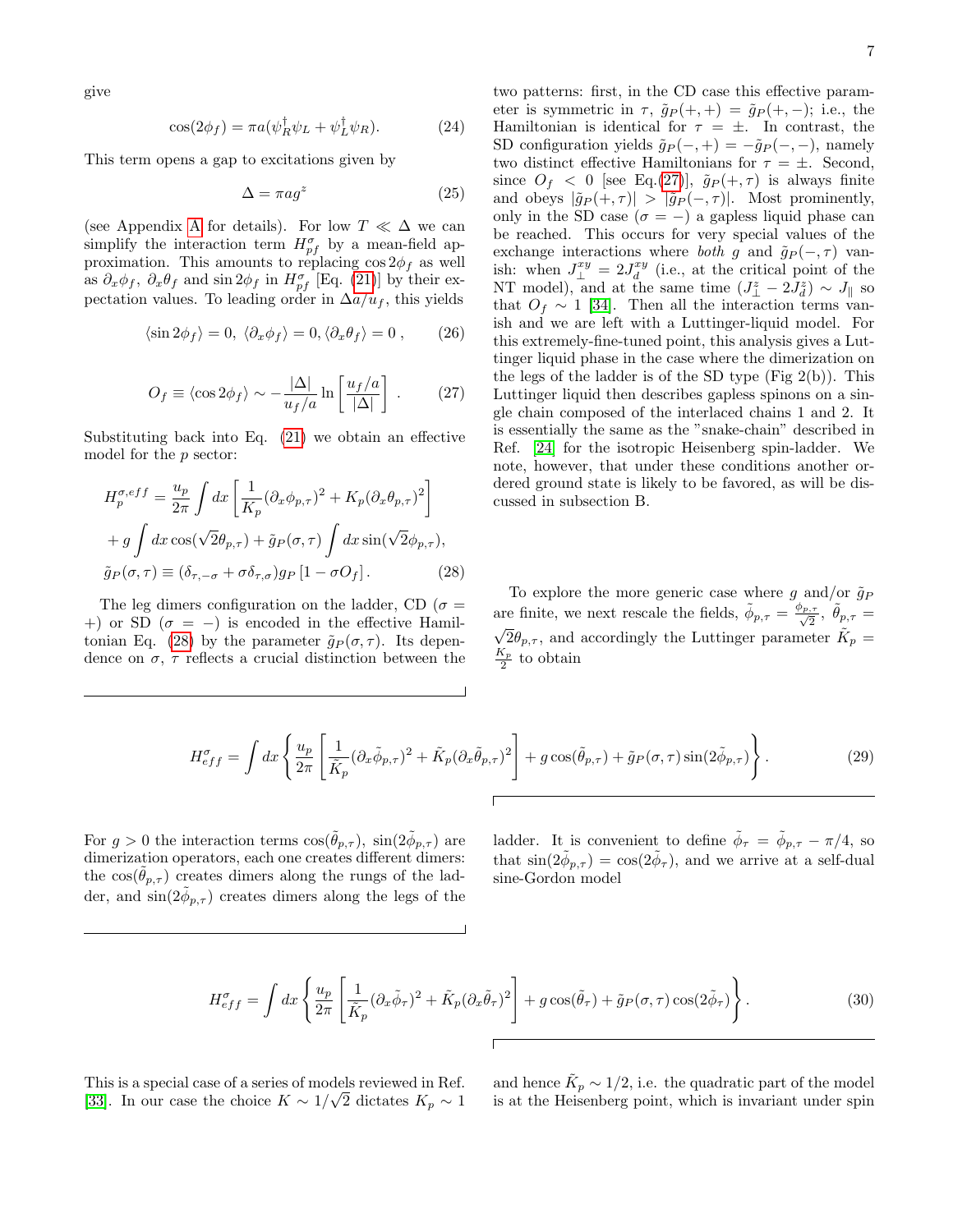rotations. Then, we use the following relations

$$
\cos(\tilde{\theta}_{\tau}) \sim (-)^{x} \sigma_{x},
$$
  
\n
$$
\cos(2\tilde{\phi}_{\tau}) \sim (-)^{x} \sigma_{z},
$$
\n(31)

where the  $\sigma_a$  operators are pauli matrices representing fictitious local spins. The resulting (fictitious) spin model is

$$
H_{eff}^{\sigma} = \sum_{i} [J\sigma_i \cdot \sigma_{i+1} + (-)^{x} \mathbf{B} \cdot \sigma_i],
$$
  

$$
\mathbf{B} = \tilde{g}_P(\sigma, \tau) \hat{z} + g\hat{x}.
$$
 (32)

Eq. [\(32\)](#page-7-0) describes a spin-chain model in a staggered magnetic field in the  $z - x$  plane, at an angle

$$
\alpha_{\tau} = \arctan(g/\tilde{g}_P(\sigma, \tau))\tag{33}
$$

<span id="page-7-2"></span>from the  $\hat{z}$  direction. Now we rotate the coordinate system so that the field will be in the  $\hat{z}$  direction:

$$
\hat{x}' = \cos \alpha_{\tau} \hat{x} - \sin \alpha_{\tau} \hat{z}, \n\hat{z}' = \sin \alpha_{\tau} \hat{x} + \cos \alpha_{\tau} \hat{z}.
$$
\n(34)

The  $\sigma_a$  spins are then related to the rotated spins  $\sigma_a'$  by

<span id="page-7-4"></span><span id="page-7-1"></span>
$$
\sigma_x = \sigma'_x \cos \alpha_\tau + \sigma'_z \sin \alpha_\tau, \n\sigma_z = \sigma'_z \cos \alpha_\tau - \sigma'_x \sin \alpha_\tau.
$$
\n(35)

<span id="page-7-3"></span><span id="page-7-0"></span>After this rotation the model is mapped onto a spin-chain in a staggered magnetic field along the  $\hat{z}$  direction, which in Bosonization gives a regular sine-Gordon model with rotated fields  $\phi'_{\tau}$ ,  $\theta'_{\tau}$ :

$$
H_{eff}^{\sigma} = \int dx \left\{ \frac{u'}{2\pi} \left[ \frac{1}{K'} (\partial_x \phi_\tau')^2 + K' (\partial_x \theta_\tau')^2 \right] + g_\tau' \cos(2\phi_\tau') \right\}, \quad g_\tau' \equiv \sqrt{\tilde{g}_P^2(\sigma, \tau) + g^2}, \ u' = u_p, \ K' = \tilde{K}_p = \frac{K_p}{2}.
$$
\n(36)

The  $\cos(2\phi_{\tau}')$  term opens a gap  $\Delta'$  and obtains a finite expectation value. This term is also the order parameter of this model. Recalling that  $K' \sim 1/2$ , the system is deep in the gapped phase where a semi-classical approximation is justified to evaluate  $\Delta'$ . A variational calculation (see, e.g., Ref. [\[32\]](#page-12-24) for details) yields

<span id="page-7-7"></span>
$$
\Delta' \sim u' \Lambda \left(\frac{K' g_{\tau}'}{u' \Lambda^2}\right)^{1/(2-K')} \tag{37}
$$

with  $\Lambda \sim 1/a$ . The expectation value of the order parameter is subsequently given by

$$
\langle \cos 2\phi'_{\tau} \rangle \sim -\left(\frac{g'_{\tau}}{u'\Lambda^2}\right)^{K'} \sim -\left(\frac{\Delta'}{u'\Lambda}\right)^{(2-K')K'}.\tag{38}
$$

Substituting  $K' = 1/2$ , this yields

$$
\Delta' \sim u' \Lambda \left(\frac{g_\tau'}{u' \Lambda^2}\right)^{2/3}, \quad \langle \cos 2\phi_\tau' \rangle \sim -\left(\frac{g_\tau'}{u' \Lambda^2}\right)^{1/2}.
$$
\n(39)

Note that generically  $g'_\tau > g$ ,  $\tilde{g}_P(\sigma, \tau)$  [Eq. [\(36\)](#page-7-1)]; rather than competing with each other, the two self-dual interaction terms in Eq. [\(30\)](#page-6-2) cooperate to form an ordered ground state which smoothly evolves upon tuning of the parameters, and there is no phase transition.

We next discuss the interpretation of the ordered state in terms of the physical spin system. Using Eqs. [\(31\)](#page-7-2), [\(33\)](#page-7-3) and [\(35\)](#page-7-4) we express the order parameter field in

terms of the fields  $\tilde{\phi}_{\tau}$  and  $\tilde{\theta}_{\tau}$ :

<span id="page-7-5"></span>
$$
\mathcal{P}_{\tau} \equiv \cos(2\phi_{\tau}') = \cos\alpha_{\tau}\cos(2\tilde{\phi}_{\tau}) + \sin\alpha_{\tau}\cos(\tilde{\theta}_{\tau}), (40)
$$

$$
\cos\alpha_{\tau} = \frac{\tilde{g}_{P}(\sigma,\tau)}{\sqrt{\tilde{g}_{P}^{2}(\sigma,\tau) + g^{2}}}, \quad \sin\alpha_{\tau} = \frac{g}{\sqrt{\tilde{g}_{P}^{2}(\sigma,\tau) + g^{2}}}.
$$

In both the CD ( $\sigma = +$ ) and SD ( $\sigma = -$ ) configurations, the ground state spontaneously breaks reflection symmetry across the ladder, with two distinct ground states (corresponding to  $\tau = \pm$ ) of identical energies. To understand their physical significance, recall that  $\cos(2\tilde{\phi}_{\tau})$ and  $\cos(\theta_\tau)$  create longitudinal (on legs 1 and 2) and transverse dimers, respectively. The corresponding local dimer operators are (see Appendix B)

<span id="page-7-6"></span>
$$
\epsilon_{l_1} \equiv S_{j,1}^+ S_{j+1,1}^- - S_{j,1}^- S_{j+1,1}^+ \sim O_f^{\frac{1-\tau}{2}} \cos(2\tilde{\phi}_\tau),
$$
  
\n
$$
\epsilon_{l_2} \equiv S_{j,2}^+ S_{j+1,2}^- - S_{j,2}^- S_{j+1,2}^+ \sim O_f^{\frac{1+\tau}{2}} \cos(2\tilde{\phi}_\tau),
$$
  
\n
$$
\epsilon_t \equiv S_{j,1}^+ S_{j,2}^- + S_{j,1}^- S_{j,2}^+ \sim \cos(\tilde{\theta}_\tau)
$$
\n(41)

where  $O_f$  is given by Eq. [\(27\)](#page-6-1). Hence Eq. [\(40\)](#page-7-5) implies that the order parameter is an entangled superposition of longitudinal and transverse dimers on plaquettes of four spins, i.e. a resonating valence bond within the plaquette; since  $O_f < 1$ , for  $\tau = +1$  ( $\tau = -1$ ) the dimer operator on leg 1 (2) has a larger overlap with  $P_{\tau}$ . The ground state is a crystal of such plaquettes, as illustrated in Fig. [3.](#page-8-0) Since the dimers on chains 1,2 have two possible configurations, CD and SD, the plaquettes are also of two distinct types: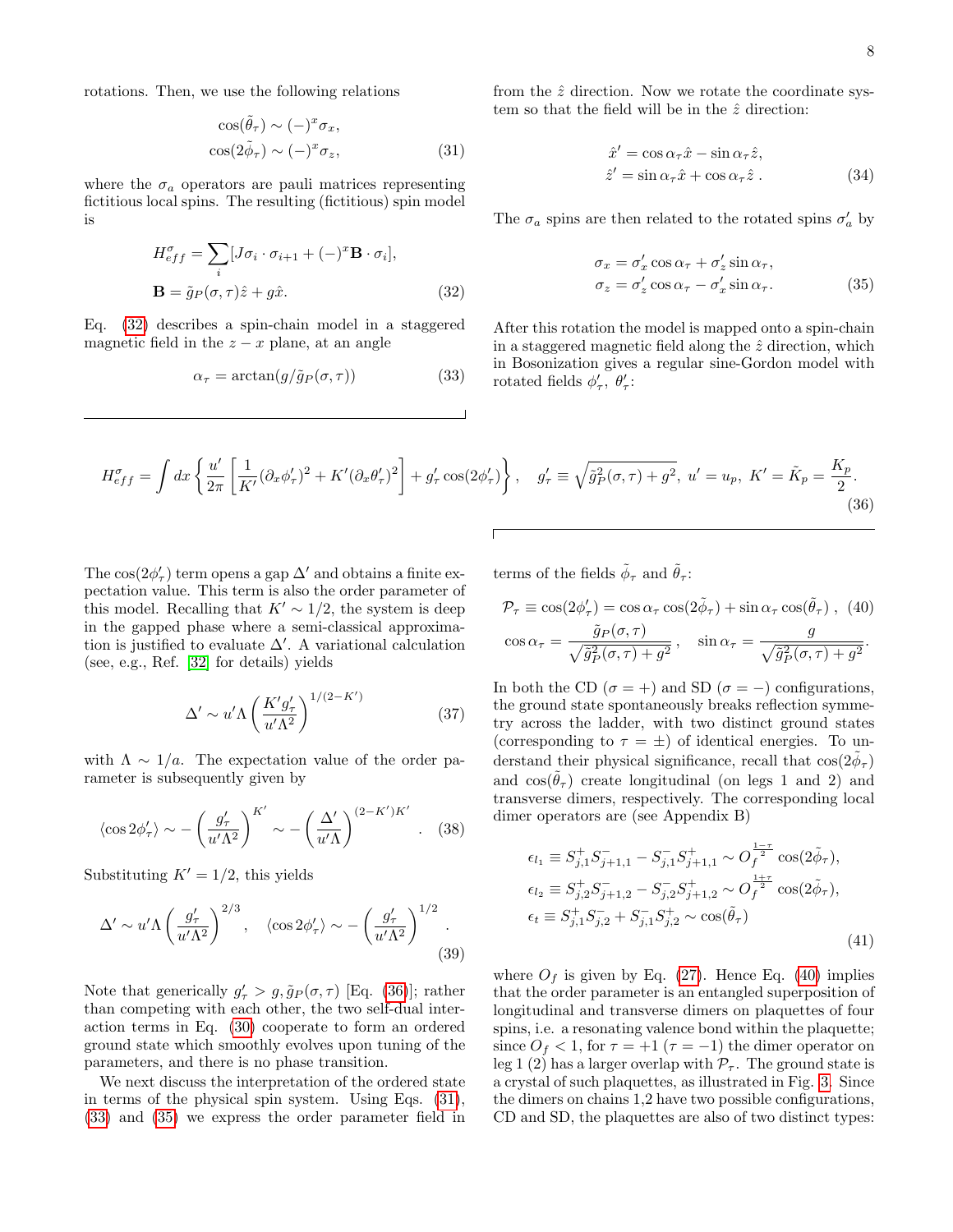closed and open rectangular plaquettes, corresponding to the CD and SD states respectively. The open rectangular plaquette order is relatively fragile, and under extreme conditions where  $g'_{\tau} = 0$ , a gapless liquid state can be recovered. In comparison, the closed rectangle order is more robust and is lower in energy for given strength of the exchange interactions.



<span id="page-8-0"></span>FIG. 3: (color online) Two possible types of plaquette order on the frustrated dimerized ladder: (a) closed plaquettes corresponding to  $\sigma = +$ , (b) open plaquettes corresponding to  $\sigma = -$ . Dark purple ellipses represent strong dimers, and light purple ellipses weakened dimers. In each case, two distinct plaquette-ordered ground-state configurations emerge (corresponding to  $\tau = \pm$ ), with spontaneously broken reflection symmetry.

The long range order of dimers on distant plaquettes is reflected by the behavior of dimer-dimer correlation functions, which do not decay with increasing distance. We define

$$
\chi_{ab}(x,t) \equiv \langle \epsilon_a(x,t)\epsilon_b(0,0) \rangle, \ (a,b = l_1, l_2, t) \tag{42}
$$

where  $\epsilon_a$  are given by Eq. [\(41\)](#page-7-6). For  $T \ll \Delta'$  and  $x \gg$ ξ, where  $\xi = u'/\Delta'$  is the correlation length, these are approximated by constant asymptotic values:

$$
\chi_{l_{\mu}l_{\nu}}(x \gg \xi) \cong O_f^{N_{\mu\nu}^{\tau}} \cos^2(\alpha_{\tau})(\Lambda \xi)^{-2K'},
$$
  
\n
$$
\chi_{tt}(x \gg \xi) \cong \sin^2(\alpha_{\tau})(\Lambda \xi)^{-2K'},
$$
  
\n
$$
\chi_{l_{\nu}t}(x \gg \xi) \cong O_f^{N_{\nu\nu}^{\tau}/2} \frac{1}{2} \sin(2\alpha_{\tau})(\Lambda \xi)^{-2K'}
$$
\n(43)

where  $N^{\tau}_{\mu\nu}$  are given by

$$
N_{11}^{\tau} = 1 - \tau, \ N_{22}^{\tau} = 1 + \tau, \ N_{12}^{\tau} = N_{21}^{\tau} = 1 \tag{44}
$$

(see details of the calculation in Appendix [B\)](#page-11-0). In particular, the long-range nature of  $\chi_{l_{\nu}}t$ , describing the correlation between a longitudinal and a transverse dimer, indicates the entanglement between two types of dimers within a plaquette, which is a consequence of the order parameter  $\mathcal{P}_{\tau}$  being a superposition of longitudinal and transverse dimers  $[Eq. (40)]$  $[Eq. (40)]$  $[Eq. (40)]$ . In the limit cases where either  $g_P$  or g vanishes,  $\chi_{l_{\nu}t} = 0$  and one recovers the rung or leg dimer VBC states, respectively.

### B. Phase Transition From VBC to Plaquette Order

The calculation presented in subsection A suggests that away from the NT quantum critical point, and particularly for sufficient XXZ anisotropy of the rung coupling, the competition between the transverse and longitudinal dimerization terms may give rise to an ordered state of Plaquette dimers. However, since the leg dimerization term is strongly relevant, as long as  $g_P$  is still relatively large the ground state will be dominated by the leg dimerization term, and a VBC state (as depicted in Fig. [2\)](#page-2-0) will likely be favorable. This is especially notable in the case of the SD configuration ( $\sigma = -$ ), where the Plaquette order is partially frustrated. When  $q$  and  $g_P$  are comparable, a first order transition from the VBC order to the plaquette order may occur, tuned by the ratio of g and  $g_P$ . The transition line in the phase diagram, given in terms of the parameters  $g$  and  $g_P$ , can be derived from energy considerations. To this end, we calculate the gain in energy for each phase to form, and compare them. The energy gain of a massive phase due to the ordering of a relevant operator is given by

$$
\delta E \sim -\frac{\Delta^2}{E_0} \tag{45}
$$

where  $\Delta$  is the gap, and  $E_0 = u\Lambda$  (with u a typical velocity) the high energy cutoff. Similarly to the derivation of Eq. [\(37\)](#page-7-7) for the gap in the plaquette ordered state, we employ a variational approach to evaluate the gap opened by all relevant operators in terms of the parameters  $q_P$ and  $g^z$ . This gives

<span id="page-8-1"></span>
$$
\Delta^z \sim u_s \Lambda \left(\frac{K_s g^z}{u_s \Lambda^2}\right)^{\frac{1}{2-2K_s}},
$$
  

$$
\Delta_P \sim u \Lambda \left(\frac{Kg_P}{u \Lambda^2}\right)^{\frac{1}{2-K}},
$$
 (46)

where  $\Delta^z$  is the gap opened by  $g^z \cos(\sqrt{8}\phi_s)$  of Eq. [\(13\)](#page-4-0) and  $\Delta_P$  the gap opened by the original leg dimerization term  $H_P^{\sigma}$  [Eq. [\(12\)](#page-3-2)]. Using these expressions we can calculate the gain in energy for the competing phases due to these operators. Forming a plaquette order will benefit the energy due to the gap  $\Delta'$  and the energy due to the gap  $\Delta^z$ . Forming a VBC state will benefit the energy due to the gap opened by the leg dimerization, that is, twice (counted once for each chain) the energy gain from  $\Delta_P$ . Therefore we obtain the overall gain in energy for the competing phases to form:

<span id="page-8-2"></span>
$$
\delta E_{plaq} = -(\Delta')^2 / \Lambda u' - (\Delta^z)^2 / \Lambda u_s ,
$$
  
\n
$$
\delta E_{VBC} = -2(\Delta_P)^2 / \Lambda u .
$$
 (47)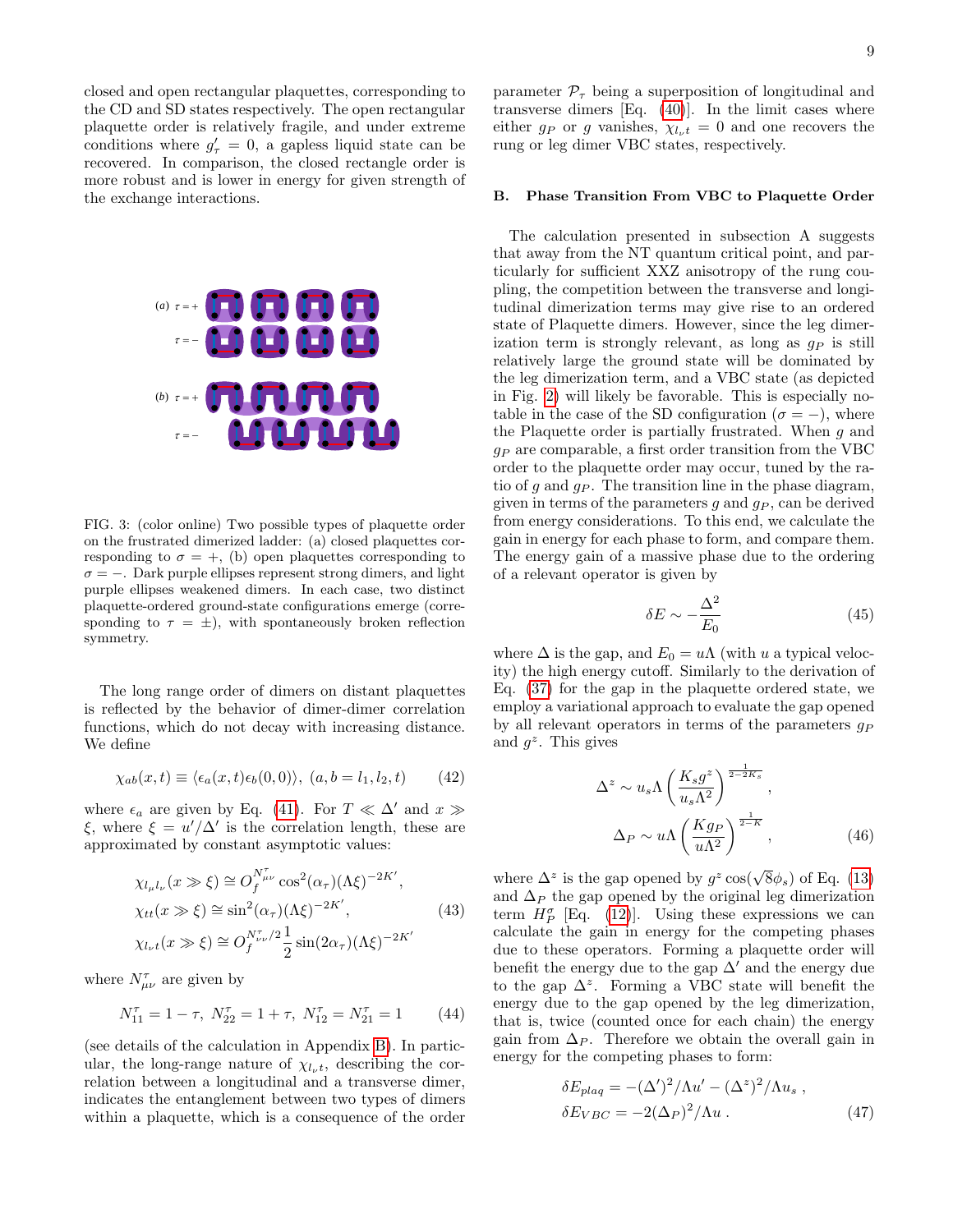A transition between VBC order and plaquette order occurs when  $\delta E_{plaq} = \delta E_{VBC}$ . Using Eqs. [\(36\)](#page-7-1), [\(37\)](#page-7-7), [\(46\)](#page-8-1) and [\(47\)](#page-8-2) we plot a phase diagram for the transition from VBC order to plaquette order as a function of the strength of the rung dimerization  $g$  and the leg dimerization  $g_P$  for constant  $g^z$ . The result is presented in Fig. [4.](#page-9-1)



<span id="page-9-1"></span>FIG. 4: (color online)  $g - g_P$  phase diagram in arbitrary units for fixed  $g^z = 1.5, \sigma = -$ ,  $K = 1/\sqrt{2}, \gamma = 0.1, u = 6.15$ and  $\Lambda = \pi$ . The phase boundary line denotes a first order transition.

### <span id="page-9-0"></span>IV. SUMMARY AND DISCUSSION

We studied a model for a dimerized frustrated ladder, namely a two-leg ladder version of the anisotropic NT model<sup>[8](#page-12-4)</sup> in the presence of dimerization on the legs. Two types of dimerized patterns were considered: columnar dimers (CD) and staggered dimers (SD), which are respectively even and odd under reflection across the ladder (see Fig. [2\)](#page-2-0). The effect of rung exchange interactions  $(J_{\perp}, J_d)$  on the two configurations is distinct; for instance, effectively antiferromagnetic rung coupling  $(J_{\perp} - 2J_d > 0)$  strengthens the ordering due to a CD instability while it frustrates the SD configuration (and the reverse for  $J_{\perp} - 2J_d < 0$ ). We particularly focus on the case of an intermediate anisotropy on the legs of the ladder where the Luttinger parameter  $K \approx 1/\sqrt{2}$  [i.e.  $J_{\parallel}^{z}/J_{\parallel} \approx 0.6$  - see Eq. [\(8\)](#page-3-4)], in which the leg dimerization terms and the rung interactions are equally relevant. By mapping the resulting effective model to a spin-chain in a staggered magnetic field, we found that the interplay between these interactions tends to form a "Plaquetteordered" phase: a crystal of resonating valence bonds plaquettes where reflection symmetry across the ladder is spontaneously broken (see Fig. [3\)](#page-8-0). The order parameter in this phase is a coherent superposition of longitudinal and transverse dimers, hence all types of dimer-dimer correlations are long-range.

The analysis leading to the above result relies on a mean-field approximation, justified when the rung exchange is tuned far enough from the NT quantum critical point  $J_{\perp} = 2J_d$ . The resulting gap to excitations is smaller in one of the dimerized configurations (e.g., for  $(J_{\perp} - 2J_d) > 0$  it is the SD configuration), and can even be tuned to zero for an extreme limit of the parameters. Under these extreme conditions, one apparently expects the formation of a gapless, Luttinger liquid mode (which can be interpreted as spin-1/2 chain meandering between the two legs of the ladder). Note that for more generic parameters, quantum fluctuations not accounted for in our low-energy approximations might also soften the gap: these introduce dynamics of the isospin auxiliary field  $\hat{\tau}$ , and consequently drive a transition of the Ising type to a liquid-like disordered phase with restored reflection symmetry. However, typically a gapless liquid state is unstable to other forms of order. In particular, for sufficiently strong dimerization (of either the CD or SD type), the Plaquette-ordered phase always gives way to the VBC state (i.e. a dimer-crystal of the corresponding structure) via a first order transition. A typical phase diagram is depicted in Fig. [4.](#page-9-1)

It should be noted that while the analysis presented in the previous sections, which has focused on a special value of the leg-anisotropy  $(K = 1/\sqrt{2})$  allowing the exact mappings to free Fermions and the Heisenberg chain in a staggered field, the conclusions are more general. The formation of a Plaquette ordering essentially arises from the interplay of two highly relevant dimerization interactions, when their gap scales (as calculated for each interaction independently) are comparable. Deviations from  $K = 1/\sqrt{2}$  will thus lead to quantitative rather than qualitative corrections of our main results.

As a final remark, it is suggestive that our findings for the two-leg ladder version of the NT model are the key to understanding the behavior in physical realizations of the full-fledged 2D model such as the compound NOCuNO studied in Ref. [\[15\]](#page-12-10). Similarly to the CD and SD instabilities introduced in this paper, in a multi-chain system a variety of lattice distortions generated by the softening of certain phonon modes may occur. This is especially expected in the presence of strong spin-phonon coupling. The resulting interplay between leg and rung dimerization interactions may give rise to various ordered states involving a superposition of transverse and longitudinal dimers, as generalizations of the Plaquette-ordered phase discussed in this paper. Moreover, several distinct broken symmetry states with identical or comparable energy may compete. As a consequence, one generically expects the formation of domains with different ordered spingapped configurations. The boundaries between domains can potentially support gapless liquid of spinons. This would be manifested as a partial contribution of gapless spinons to thermodynamic coefficients, as observed in the  $experiment<sup>15</sup>$  $experiment<sup>15</sup>$  $experiment<sup>15</sup>$ .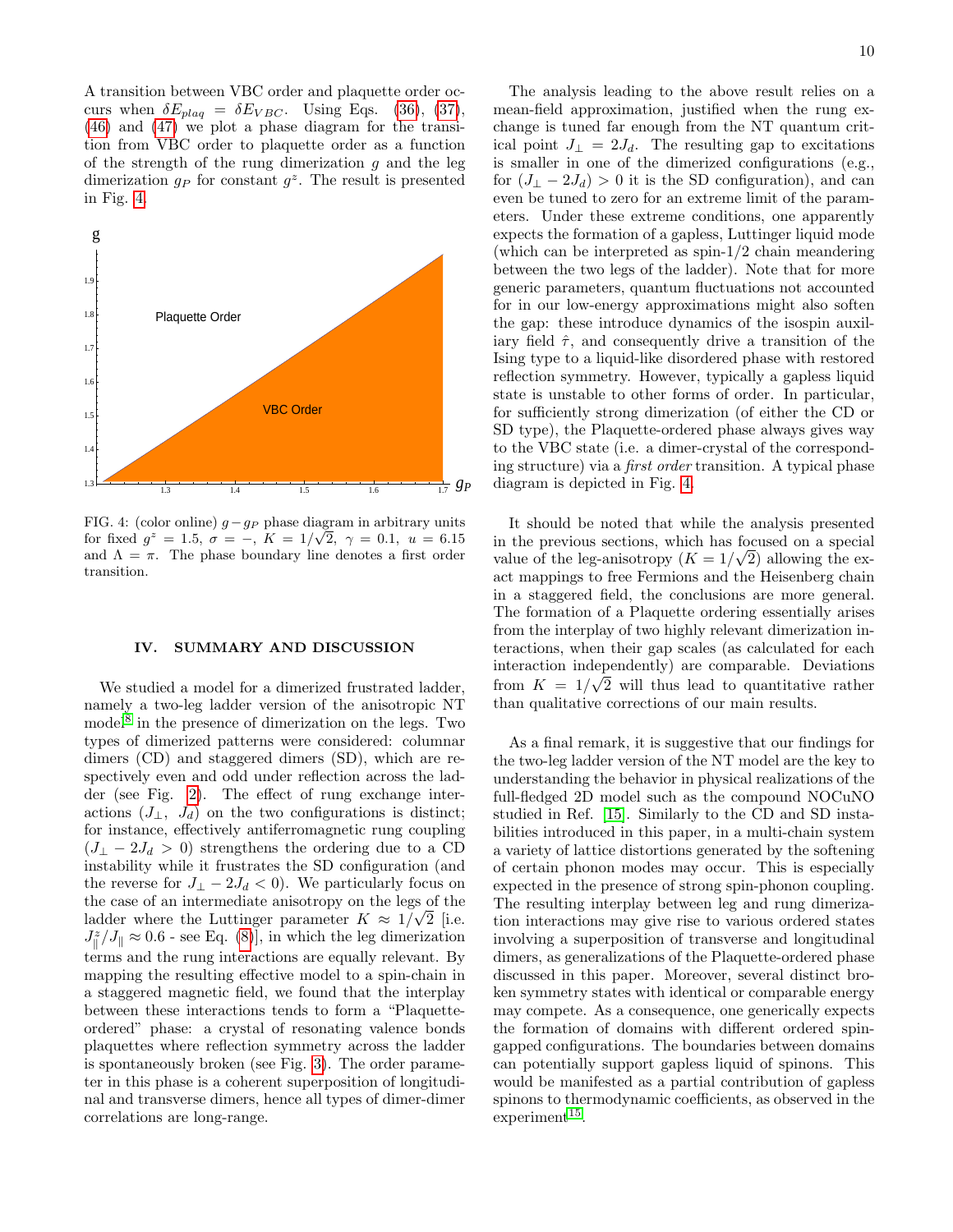## Acknowledgments

We thank L. Balents, R. Chandra, D. Podolsky, R. Santos and A. Tsvelik, and especially A. Vasiliev and O. Volkova for illuminating discussions. E. S. is grateful to the hospitality of the Aspen Center for Physics (NSF grant 1066293) and to the Simons Foundation. This work was supported by the Israel Science Foundation (ISF) grant 599/10.

# <span id="page-10-0"></span>Appendix A: Refermionization of  $H_f$  and Mean-Field Approximation

Below we derive the mapping of  $H_f$  [Eq. [\(21\)](#page-5-2)] to gapped free Fermions, and calculate expectation values

of operators in the  $f$  sector using the refermionized version of these operators. To this end, we employ Eq. [\(5\)](#page-3-5) (with  $\phi_{\nu}, \theta_{\nu}$  replaced by  $\phi_f, \theta_f$ ). For  $K_f = 1$ , the first term in Eq. [\(21\)](#page-5-2) reduces to a kinetic energy

$$
H_f^K = -i u_f \int dx \left\{ \psi_R^{\dagger} \partial_x \psi_R - \psi_L^{\dagger} \partial_x \psi_L \right\} \tag{A1}
$$

and the second term is given by Eq. [\(24\)](#page-6-3). Transforming to momentum space we thus obtain

$$
H_f = \sum_k u_f k(c_{R,k}^\dagger c_{R,k} - c_{L,k}^\dagger c_{L,k}) + \Delta \sum_k (c_{R,k}^\dagger c_{L,k} + c_{L,k}^\dagger c_{R,k}),
$$
  
\n
$$
\Delta \equiv \pi a g^z.
$$
 (A2)

This Hamiltonian can be diagonalized by a Bogoliubov transformation<sup>[32](#page-12-24)</sup>

$$
c_{+,k}^{\dagger} = \alpha_k c_{R,k}^{\dagger} + \beta_k c_{L,k}^{\dagger},
$$
  
\n
$$
c_{-,k}^{\dagger} = -\beta_k c_{R,k}^{\dagger} + \alpha_k c_{L,k}^{\dagger},
$$
\n(A3)

with

$$
\alpha_k = \frac{1}{\sqrt{2}} \left[ 1 + \frac{u_f k}{\sqrt{(u_f k)^2 + \Delta^2}} \right]^{1/2},
$$
  

$$
\beta_k = \frac{1}{\sqrt{2}} \left[ 1 - \frac{u_f k}{\sqrt{(u_f k)^2 + \Delta^2}} \right]^{1/2},
$$
 (A4)

after which  $H_f$  becomes

$$
H_f = \sum_{k} \sum_{\nu = \pm} E_{\nu,k} c_{\nu,k}^{\dagger} c_{\nu,k},
$$
  

$$
E_{\pm,k} = \pm \sqrt{(u_f k)^2 + \Delta^2}.
$$
 (A5)

<span id="page-10-1"></span>For low  $T \ll \Delta$ , this justifies a mean-field approximation where we replace  $\cos 2\phi_f$  as well as  $\partial_x \phi_f$ ,  $\partial_x \theta_f$  and  $\sin 2\phi_f$  in  $H_{pf}^{\sigma}$  by their expectation values. In terms of Fermionic fields these operators give by

$$
\sin 2\phi_f = -i\pi a(\psi_R^{\dagger}\psi_L - H.c),
$$
  
\n
$$
\partial_x \phi_f = -\pi (\psi_R^{\dagger}\psi_R + \psi_L^{\dagger}\psi_L),
$$
  
\n
$$
\partial_x \theta_f = -\pi (\psi_R^{\dagger}\psi_R - \psi_L^{\dagger}\psi_L).
$$
 (A6)

Fourier transforming and using Eq. [\(A3\)](#page-10-1), we get (to leading order in  $\frac{\Delta a}{u_f}$ )

$$
\langle \sin 2\phi_f \rangle = 0, \ \langle \partial_x \phi_f \rangle = 0, \ \langle \partial_x \theta_f \rangle = 0,
$$
  

$$
O_f \equiv \langle \cos 2\phi_f \rangle = \pi a \langle \psi_R^{\dagger} \psi_L + \psi_L^{\dagger} \psi_R \rangle = \sum_k \{ \alpha_k \beta_k \langle c_{+,k}^{\dagger} c_{+,k} - c_{-,k}^{\dagger} c_{-,k} \rangle + (\alpha_k^2 - \beta_k^2) \langle c_{+,k}^{\dagger} c_{-,k} + c_{-,k}^{\dagger} c_{+,k} \rangle \}, \tag{A7}
$$

which yields

$$
O_f \sim -\frac{|\Delta|}{u_f/a} \ln\left[\frac{u_f/a}{|\Delta|}\right].
$$
 (A8)

<span id="page-10-2"></span>Here we have used  $\langle c_{\mu,k}^{\dagger} c_{\nu,k'} \rangle = \delta_{\mu\nu} \delta_{k,k'} f_{\mu,k}$  (for  $\mu, \nu =$  $\pm$ ), with  $f_{\pm,k} = (1 + e^{E_{\pm,k}/T})^{-1}$  the Fermi distribution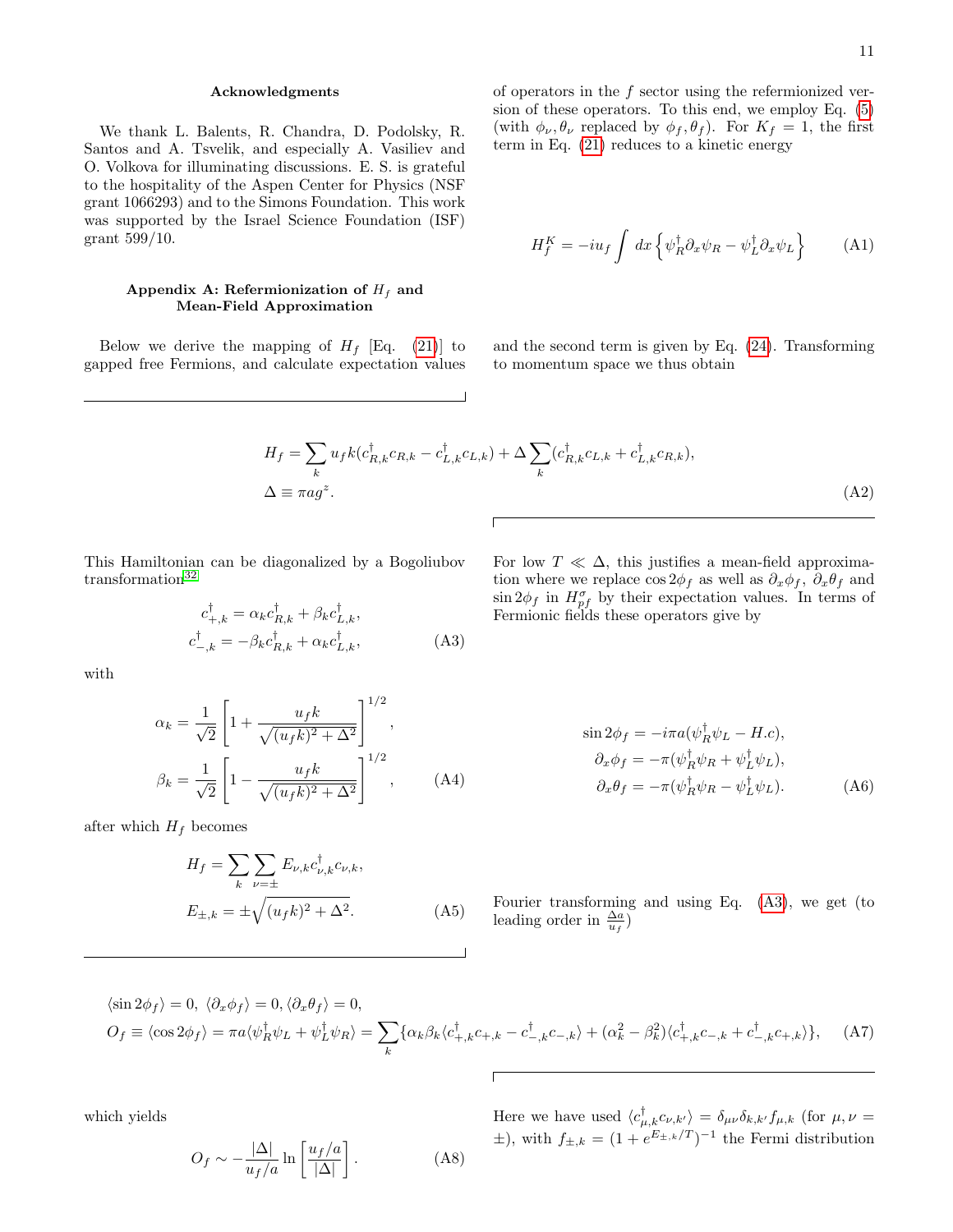function, approximated by  $f_-\approx 1$ ,  $f_+\approx 0$  for  $T\ll \Delta$ . Substituting back into Eq. [\(21\)](#page-5-2), this yields the effective Hamiltonian Eq. [\(28\)](#page-6-0).

### <span id="page-11-0"></span>Appendix B: Dimer Correlation Functions

We are interested in the correlations between dimers of spins in the Plaquette ordered state. To this end, we define the local dimerization operators (at  $x = ja$ )

$$
\epsilon_{l_{\nu}} = S_{j,\nu}^{+} S_{j+1,\nu}^{-} - S_{j,\nu}^{-} S_{j+1,\nu}^{+} = 2i \sin(2\phi_{\nu}) \quad (\nu = 1, 2),
$$
  

$$
\epsilon_{t} = S_{j,1}^{+} S_{j,2}^{-} + S_{j,1}^{-} S_{j,2}^{+} = 2 \cos(\sqrt{2}\theta_{a}),
$$
 (B1)

where the indices  $l_{1/2}$ , t stand for longitudinal (on chain 1) or 2) and transverse dimers respectively; note that in the expression for  $\epsilon_{l_1}$ , the site index j is even while in  $\epsilon_{l_2}$  it is even (odd) for  $\sigma = + (\sigma = -)$ . Recasting the Bosonic fields  $\phi_{\nu}$  and  $\theta_{a}$  in terms of the fields defined via the transformation Eq. [\(19\)](#page-5-1) [and subsequently in terms of  $\tilde{\phi}_{\tau}$ ,  $\tilde{\theta}_{\tau}$  appearing in Eq. [\(30\)](#page-6-2)], after using the mean-field result Eq. [\(A7\)](#page-10-2) we get

$$
\sin(2\phi_1) \sim O_f^{\frac{1-\tau}{2}} \cos(2\tilde{\phi}_\tau),
$$
  
\n
$$
\sin(2\phi_2) \sim O_f^{\frac{1+\tau}{2}} \cos(2\tilde{\phi}_\tau),
$$
  
\n
$$
\cos(\sqrt{2}\theta_a) = \cos(\tilde{\theta}_\tau).
$$
 (B2)

Employing the mapping to fictitious spins [Eq. [\(31\)](#page-7-2)], a similar mapping of  $cos(2\phi'_{\tau})$  and  $cos(\theta'_{\tau})$  to  $\sigma'_{x}$ ,  $\sigma'_{z}$  and the rotation Eq. [\(35\)](#page-7-4), one obtains

$$
\cos(2\tilde{\phi}_{\tau}) \sim \cos(2\phi_{\tau}') \cos \alpha_{\tau} - \cos(\theta_{\tau}') \sin \alpha_{\tau},
$$
  

$$
\cos(\tilde{\theta}_{\tau}) \sim \cos(\theta_{\tau}') \cos \alpha_{\tau} + \cos(2\phi_{\tau}') \sin \alpha_{\tau}.
$$
 (B3)

The correlation functions between dimers are defined as

$$
\chi_{\mu\nu}(x,t) = \langle \epsilon_{\mu}(x,t)\epsilon_{\nu}(0,0) \rangle, \; (\mu, \nu = l_1, l_2, t). \quad \text{(B4)}
$$

Using Eqs.  $(B1)$ ,  $(B2)$  and  $(B3)$  we thus obtain expressions for  $\chi_{\mu\nu}(x,t)$  in terms of correlation functions of two types of operators:  $cos(2\phi'_{\tau})$  and  $cos(\theta'_{\tau})$ .

In order to calculate correlation functions of the sine-Gordon model, we use the fact that in the gapped phase the cosine term can be expanded around the average value of  $\phi_{\tau}'$ , so that  $\cos(2\phi_{\tau}') \cong 2(\phi_{\tau}' - \pi/2)^2 - 1$ . Then, changing to a new field  $\varphi_{\tau} = \phi_{\tau}' - \pi/2$ , we arrive at a quadratic Hamiltonian for the massive field  $\varphi_{\tau}$ 

$$
H = \frac{u'}{2\pi} \int dx \left[ \frac{1}{K'} (\partial_x \varphi_\tau)^2 + K' (\partial_x \theta_\tau')^2 + \frac{(\Delta')^2}{K'(u')^2} \varphi_\tau^2 \right],
$$
(B5)

with the gap  $\Delta'$  given by Eq. [\(37\)](#page-7-7). The correlation functions of a Gaussian theory can be readily calculated using the methods shown in appendix C of Ref. [\[32\]](#page-12-24). The

correlations of the form  $\langle \cos(\theta'_{\tau}(x,t)) \cos(\theta'_{\tau}(0)) \rangle$  decay exponentially because due to the uncertainty principle, when  $\phi'_\tau$  is ordered,  $\theta'_\tau$  fluctuates. Therefore, at  $T \ll \Delta'$ the only contributions to  $\chi_{\mu\nu}(x,t)$  arise from the correlation function

<span id="page-11-4"></span>
$$
C_{\varphi}(\mathbf{r}) \equiv \langle \cos(2\varphi_{\tau}(\mathbf{r}) + \pi) \cos(2\varphi_{\tau}(0) + \pi) \rangle \sim e^{-2K'G_{\varphi}(\mathbf{r})}
$$
(B6)  
where the propagator  $G_{\varphi}(\mathbf{r}) \equiv \langle (\varphi_{\tau}(\mathbf{r}) - \varphi_{\tau}(0))^2 \rangle$  is given

by

<span id="page-11-1"></span>
$$
G_{\varphi}(\mathbf{r}) = \frac{1}{\beta \Omega} \sum_{\mathbf{q}} [1 - \cos(\mathbf{q} \cdot \mathbf{r})] \frac{2\pi u'}{\omega_n^2 + (u'k)^2 + (\Delta')^2};
$$
\n(B7)

here  $\mathbf{r} = (x, u'\tau)$  with  $\tau$  the imaginary time,  $\mathbf{q} =$  $(k, \omega_n/u')$ ,  $\beta = 1/T$  and  $\Omega$  the length. In the limit  $\beta, \Omega \to \infty$ , the sum can be transformed into an integral and one obtains

$$
G_{\varphi}(\mathbf{r}) = \frac{u'}{2\pi} \int_0^{\Lambda} q dq \int_0^{2\pi} d\theta_q \frac{1 - \cos(qr\cos(\theta_q))}{(u'q)^2 + (\Delta')^2}, \quad (B8)
$$

<span id="page-11-2"></span>where  $\theta_q$  is the angle between **q** and **r**,  $q = |\mathbf{q}|$  and  $r = |\mathbf{r}|$ . The result for  $G_{\varphi}(\mathbf{r})$  is

$$
G_{\varphi}(r) = \ln(\Lambda \xi) - K_0(r/\xi),
$$
  
\n
$$
\xi \equiv u'/\Delta'
$$
 (B9)

where  $K_0(z)$  is the modified Bessel function. Using the asymptotic and series expansions of  $K_0(z)$  for large and small arguments

<span id="page-11-3"></span>
$$
K_0(z \gg 1) \approx \sqrt{\frac{\pi}{z}} e^{-z}
$$
,  $K_0(z \ll 1) \approx -\ln(z)$ , (B10)

<span id="page-11-5"></span>we obtain a result for  $C_{\varphi}$  [Eq. [\(B6\)](#page-11-4)] in the two limits:

$$
C_{\varphi}(r \ll \xi) \cong (r\Lambda)^{-2K'}, \quad C_{\varphi}(r \gg \xi) \cong (\Lambda \xi)^{-2K'}.
$$
\n(B11)

Finally, employing Eqs. [\(B1\)](#page-11-1), [\(B2\)](#page-11-2) and [\(B3\)](#page-11-3) this yields the correlation functions [Eq. [\(B4\)](#page-11-5)] in the limit  $r \gg \xi$ :

$$
\chi_{l_{\mu}l_{\nu}}(x \gg \xi) \cong O_f^{N_{\mu\nu}^{\tau}} \cos^2(\alpha_{\tau})(\Lambda \xi)^{-2K'},
$$
  
\n
$$
\chi_{tt}(x \gg \xi) \cong \sin^2(\alpha_{\tau})(\Lambda \xi)^{-2K'},
$$
  
\n
$$
\chi_{l_{\nu}t}(x \gg \xi) \cong O_f^{N_{\nu\nu}^{\tau}/2} \frac{1}{2} \sin(2\alpha_{\tau})(\Lambda \xi)^{-2K'}
$$
 (B12)

where  $N^{\tau}_{\mu\nu}$  are given by

$$
N_{11}^{\tau} = 1 - \tau, \ N_{22}^{\tau} = 1 + \tau, \ N_{12}^{\tau} = N_{21}^{\tau} = 1 \tag{B13}
$$